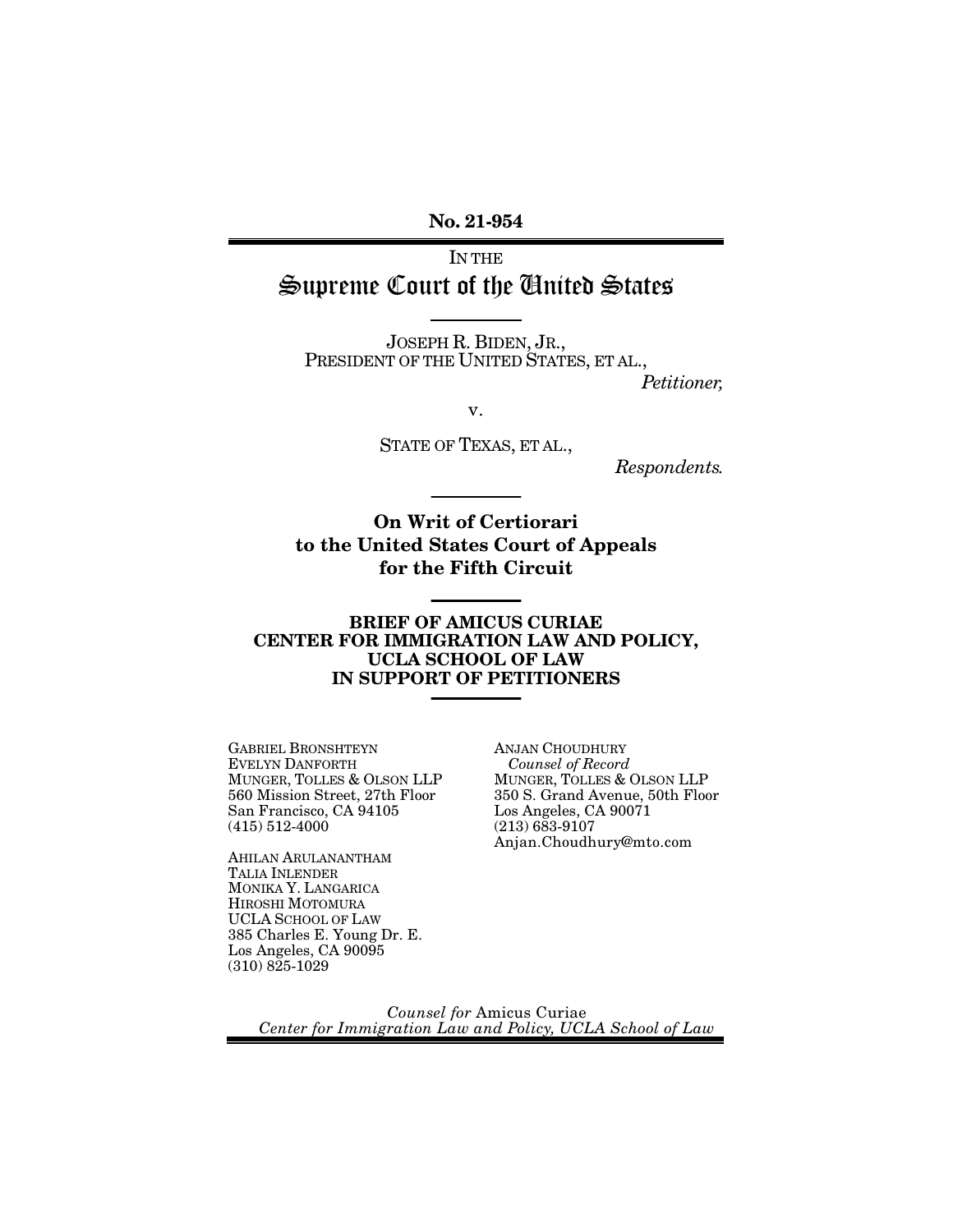#### i TABLE OF CONTENTS

|     |                                                                                  | INTEREST OF AMICUS CURIAE  1                                                                                       |  |  |
|-----|----------------------------------------------------------------------------------|--------------------------------------------------------------------------------------------------------------------|--|--|
|     |                                                                                  |                                                                                                                    |  |  |
|     |                                                                                  |                                                                                                                    |  |  |
| Ι.  | The Injunction Issued Here Contravenes                                           |                                                                                                                    |  |  |
|     | A.                                                                               | Courts Must Ensure that Injunctive<br>Relief Is Tailored and Proportional to                                       |  |  |
|     | <b>B.</b>                                                                        | <b>Courts Must Also Take Nonparty</b><br>Interests Into Account, Particularly<br>Where a Subset of States Seeks to |  |  |
|     | C.                                                                               | There Was No Justification for a<br>Nationwide Injunction Here 14                                                  |  |  |
| II. | This Court Should Make Clear that No<br>Nationwide Injunction Should Have Issued |                                                                                                                    |  |  |
|     | $\mathsf{A}$ .                                                                   | This Court Should Narrow the                                                                                       |  |  |
|     | <b>B.</b>                                                                        | Modifying the Remedy Is Especially<br>Important if This Court Agrees with<br>Only One of the Opinion Below's       |  |  |
|     | C.                                                                               | <b>Remand Without Vacatur Would</b>                                                                                |  |  |
|     |                                                                                  |                                                                                                                    |  |  |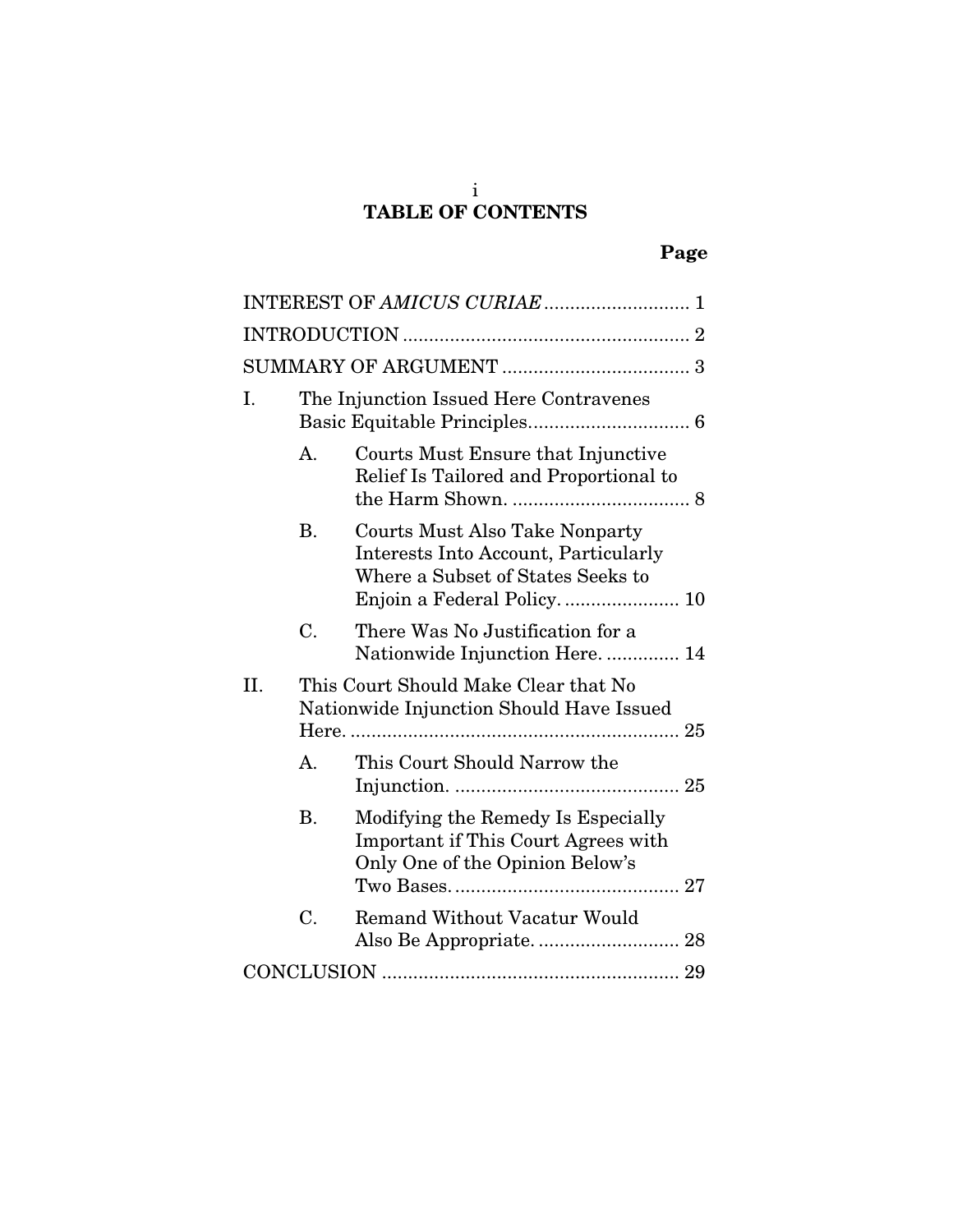## ii TABLE OF AUTHORITIES

Page(s)

# **CASES**

| Arizonans for Official English v.<br>Arizona,                                            |
|------------------------------------------------------------------------------------------|
| Austin Indep. Sch. Dist. v. United<br>States,                                            |
| Bonaparte v. Camden & A.R. Co.,                                                          |
| Califano v. Yamasaki,                                                                    |
| Cameron v. EMW Women's Surgical<br>Center, P.S.C.,<br>No. 20-601, slip op. (U.S. Mar. 3, |
| Casa de Maryland, Inc. v. Wolf,                                                          |
| Damus v. Nielsen,<br>313 F. Supp. 3d 317 (D.D.C. 2018)  22                               |
| Dayton Bd. of Educ. v. Brinkman,                                                         |
| DHS v. New York,                                                                         |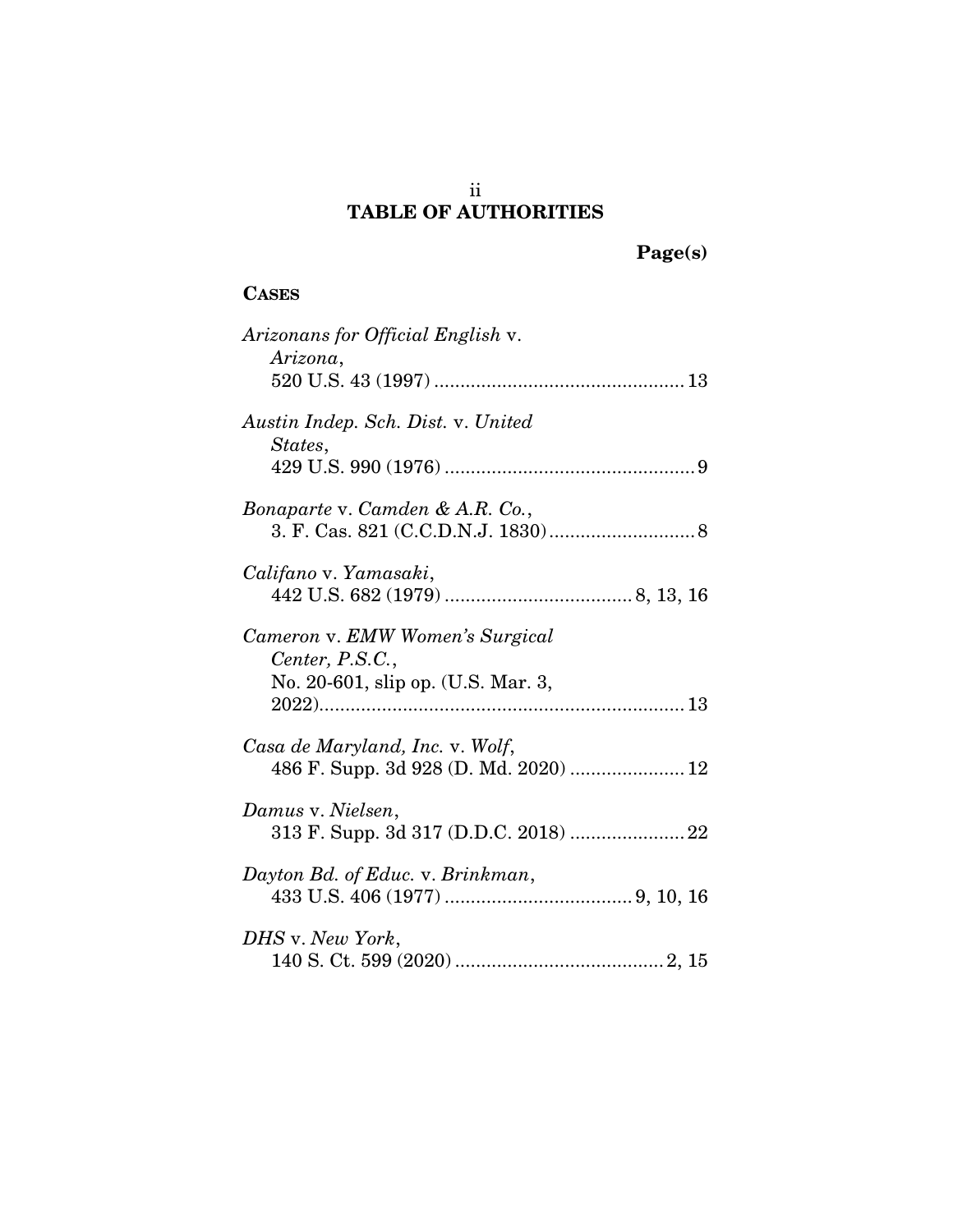# iii TABLE OF AUTHORITIES (continued)

| Doe v. Mayorkas,                                                           |
|----------------------------------------------------------------------------|
| Doe v. Wolf,<br>432 F. Supp. 3d 1200 (S.D. Cal. 2020) 21                   |
| eBay Inc. v. MercExchange, LLC,                                            |
| Grupo Mexicano de Desarollo S.A. v.<br>Alliance Bond Fund, Inc.,           |
| Guaranty Trust Co. v. York,                                                |
| Hawaii v. Trump,<br>265 F. Supp. 3d 1140 (D. Haw. 2017) 6                  |
| Hecht Co. v. Bowles,                                                       |
| <i>Innovation Law Lab v. Wolf,</i><br>951 F.3d 986 (9th Cir. 2020)  10, 19 |
| Jennings v. Rodriguez,                                                     |
| $Joy$ v. Wirtz,<br>13 F. Cas. 1172 (C.C.D. Pa. 1806) 11                    |
| Lewis v. Casey,                                                            |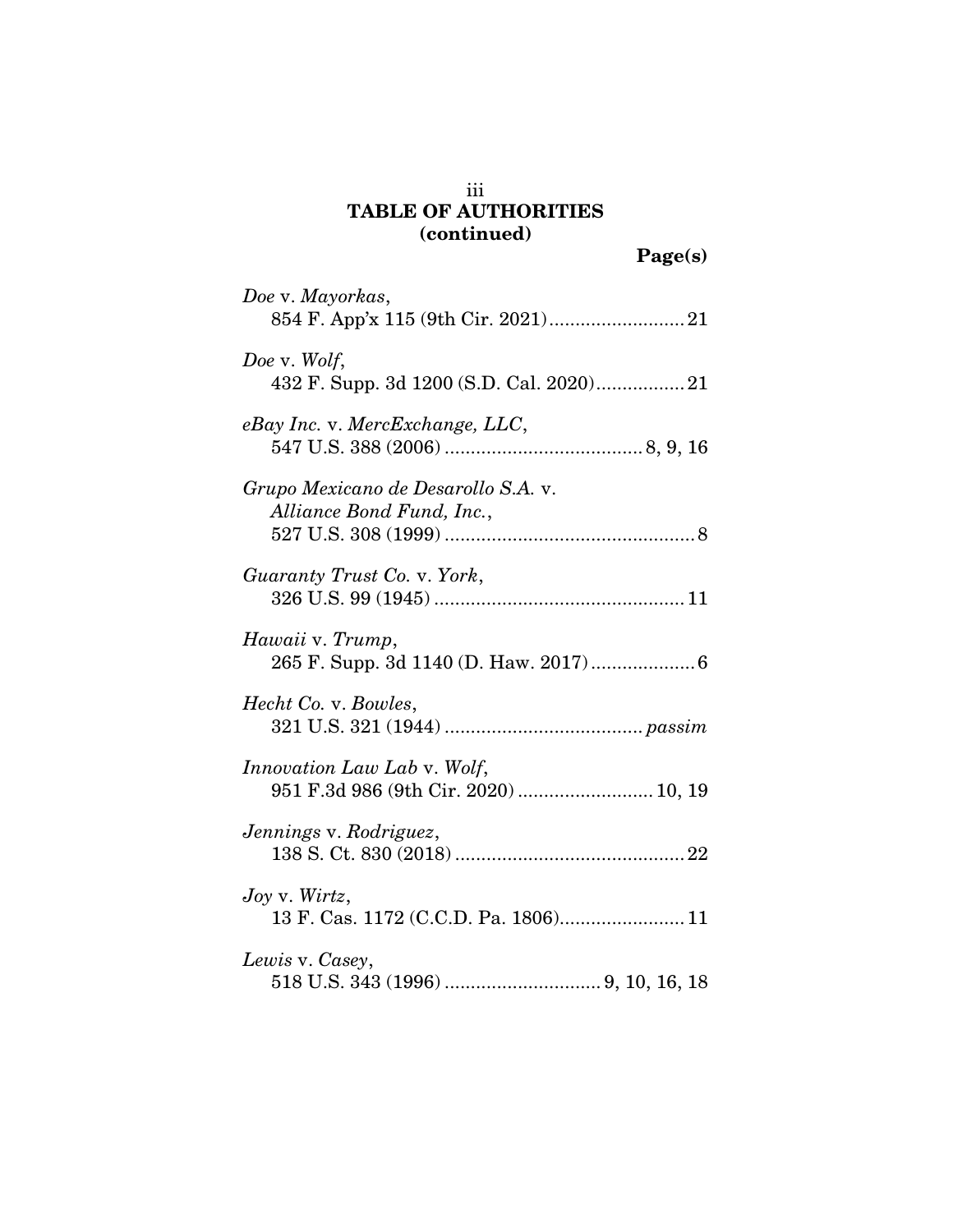# iv TABLE OF AUTHORITIES (continued)

| Massachusetts v. EPA,                                                     |
|---------------------------------------------------------------------------|
| Miller v. French,                                                         |
| Milliken v. Bradley,                                                      |
| Monsanto Co. v. Geertson Seed Farms,                                      |
| New York v. DHS,<br>408 F. Supp. 3d 334 (S.D.N.Y. 2019)7                  |
| New York v. DHS,                                                          |
| Nken v. Holder,                                                           |
| Regents of Univ. of Cal. v. DHS,<br>279 F. Supp. 3d 1011 (N.D. Cal.       |
| Richmond Tenants Org., Inc. v. Kemp,<br>956 F.2d 1300 (4th Cir. 1992)  12 |
| Sanchez v. Mayorkas,                                                      |
| Shelby Cnty. v. Holder,                                                   |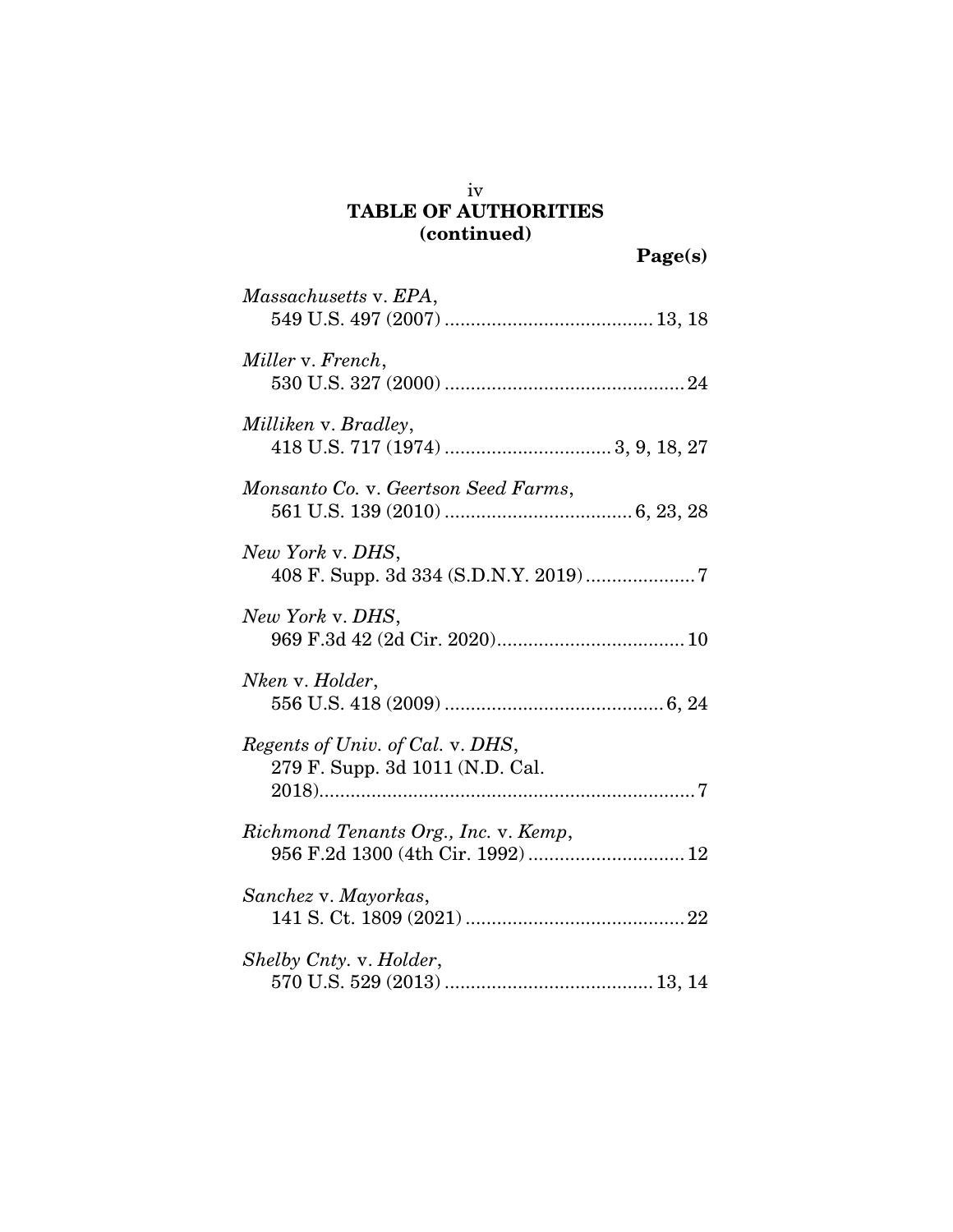## v TABLE OF AUTHORITIES (continued)

| Texas v. Biden,                                                                               |
|-----------------------------------------------------------------------------------------------|
| Texas v. Biden,<br>No. 2:21-CV-067-Z, 2021 WL<br>3603341 (N.D. Tex. Aug. 13, 2021) 16, 19, 20 |
| Texas v. United States,                                                                       |
| Texas v. United States,<br>524 F. Supp. 3d 598 (S.D. Tex. 2021) 7                             |
| Texas v. United States,<br>809 F.3d 134 (5th Cir. 2015)  6, 20, 22                            |
| Texas v. United States,<br>86 F. Supp. 3d 591 (S.D. Tex. 2015)                                |
| Texas v. United States,<br>No. 6:21-cv-00016, 2021 WL 3683913                                 |
| Trump v. Hawaii,                                                                              |
| Trump v. International Refugee                                                                |
| Assistance Project,                                                                           |
| United States v. Mendoza,                                                                     |
|                                                                                               |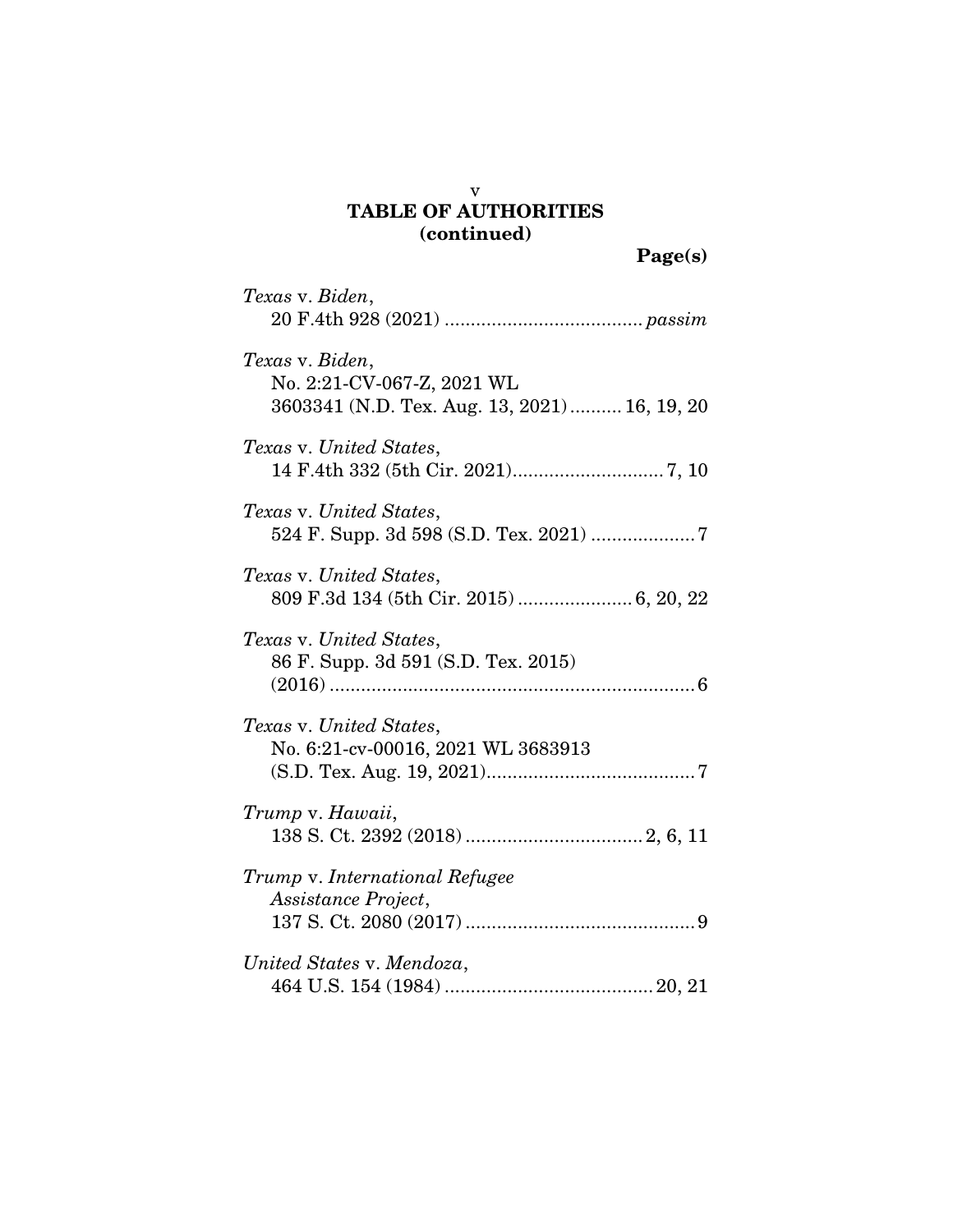# TABLE OF AUTHORITIES (continued)

| Wal-Mart Stores, Inc. v. Dukes,                                                                                |
|----------------------------------------------------------------------------------------------------------------|
| Washington v. Trump,<br>2017 WL 462040 (W.D. Wash. Feb. 3,                                                     |
| Weinberger v. Romero-Barcelo,                                                                                  |
| <b>STATUTES</b>                                                                                                |
|                                                                                                                |
|                                                                                                                |
|                                                                                                                |
| <b>CONSTITUTIONAL PROVISIONS</b>                                                                               |
|                                                                                                                |
| <b>OTHER AUTHORITIES</b>                                                                                       |
| Amanda Frost, In Defense of Nationwide<br>Injunctions, 93 N.Y.U. L. Rev. 1065                                  |
| Ronald M. Levin, "Vacation" at Sea:<br>Judicial Remedies and Equitable<br>Discretion in Administrative Law, 53 |

vi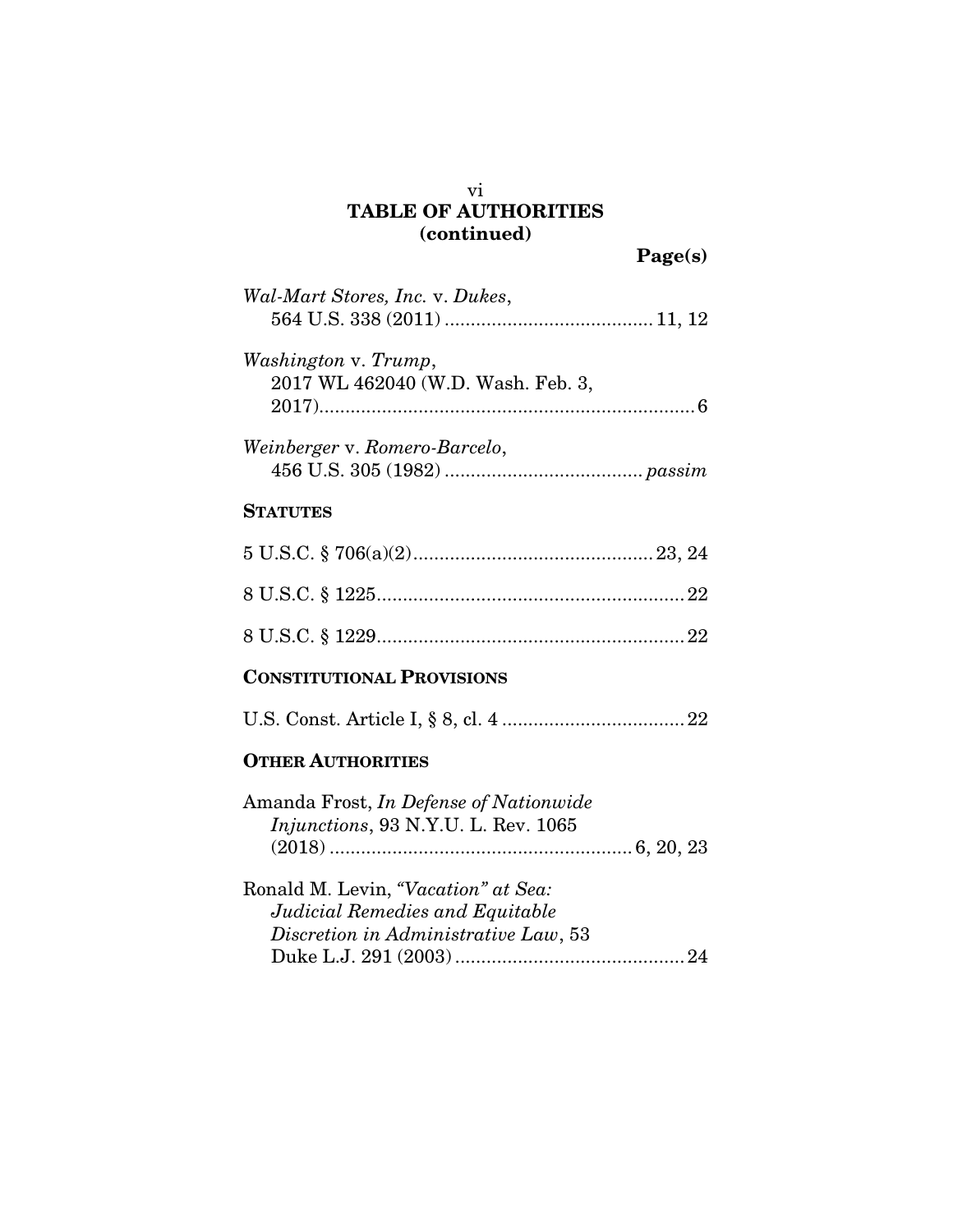## vii TABLE OF AUTHORITIES (continued)

Page(s)

| Samuel L. Bray, <i>Multiple Chancellors</i> : |
|-----------------------------------------------|
| Reforming the National Injunction,            |
|                                               |
| U.S. Dep't of Homeland Security,              |
| Guidance Regarding the Court-                 |
| Ordered Reimplementation of the               |
| <i>Migrant Protection Protocols</i> (Dec. 2,  |
| 2021), https://www.dhs.gov/                   |
| sites/default/files/2022-                     |
| $01/21$ 1202 plcy mpp-policy-                 |
|                                               |
| Zayn Siddique, Nationwide Injunctions,        |

117 Colum. L. Rev. 2095 (2017)...........................12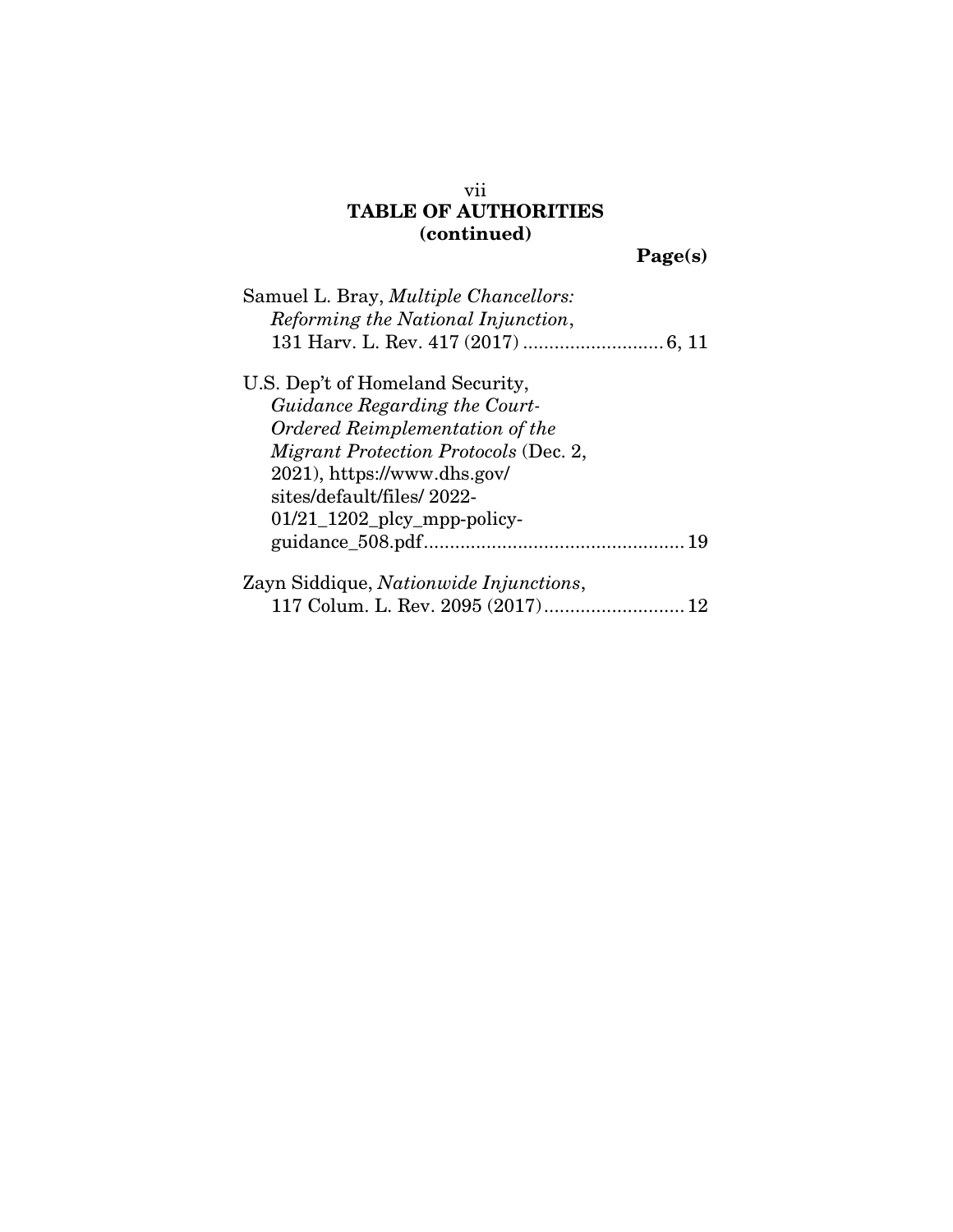#### INTEREST OF *AMICUS CURIAE*[1](#page-8-0)

*Amicus* Center for Immigration Law and Policy, based at the UCLA School of Law, is a hub for immigration scholarship and advocacy. Founded in 2020, the Center generates innovative ideas at the intersection of immigration scholarship and practice. It then works to transform those ideas into meaningful changes in immigration policy at the local, state, and national levels.

The Center has a strong interest in ensuring that the Court addresses the nationwide scope of the injunction entered below for two reasons. First, the role states play in influencing immigration law is one of the Center's core areas of research and advocacy. The Center therefore has a significant interest in issues arising from the growing impact of nationwide injunctions ordered in cases brought by states. Second, attorneys working in the Center represent a class of individuals subject to *nonrefoulement*  interviews that occur pursuant to the "Migrant Protection Protocols" at the California-Mexico border. For that reason, the Center has a direct stake in the geographic scope of the injunction at issue here.

<span id="page-8-0"></span> <sup>1</sup> Counsel for all parties have consented to the filing of this brief. Pursuant to Supreme Court Rule 37.6, *amicus* affirms that no counsel for a party authored this brief in whole or in part, and that no person or entity other than *amicus*, its members, and its counsel made a monetary contribution intended to fund the preparation or submission of this brief.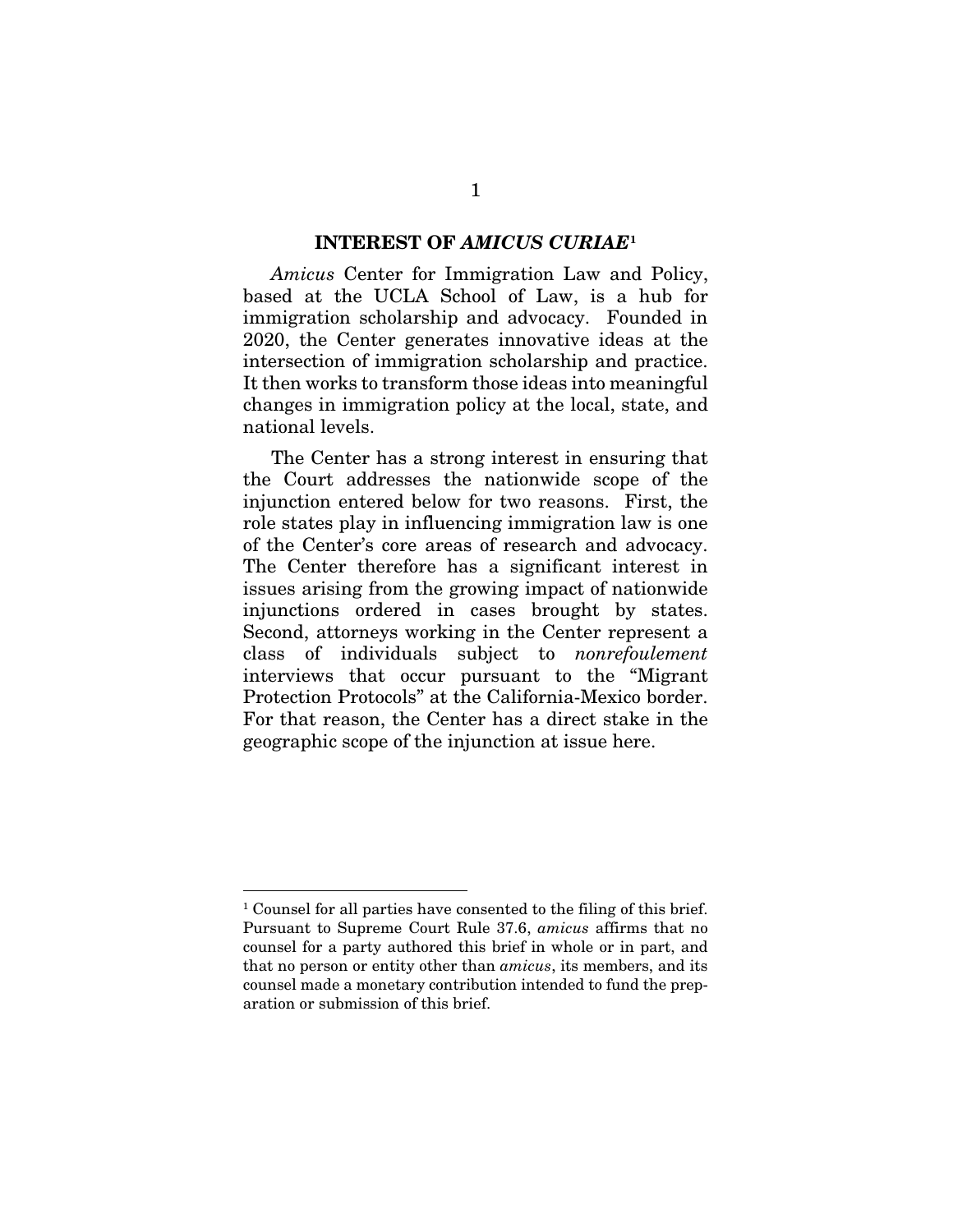#### INTRODUCTION

The injunction issued in this case exemplifies a practice that has "exploded in popularity" among the lower courts, see *Trump* v. *Hawaii*, 138 S. Ct. 2392, 2429 (2018) (Thomas, J., concurring): A small handful of states obtaining a nationwide injunction against a federal immigration policy. Based on a single-day bench trial that established meager, speculative economic harms to the two Respondent States—and no evidence of harm to Respondent States from terminating MPP in other states—the district court issued a permanent nationwide injunction that fundamentally alters federal policy toward people who seek asylum along the entire Southern border. In doing so, the district court cut off any possibility of percolation in the lower courts, and created significant pressure for this Court to grant review on an expedited timeline.

"This is not normal." *DHS* v. *New York*, 140 S. Ct. 599, 600 (2020) (Gorsuch, J., concurring). And it does not have to be this way. This case gives the Court an opportunity to impose some much-needed restraint on this surging remedial practice.

As nationwide injunctions have taken root, their propriety—at least outside the class action context has become the subject of intense judicial and academic debate. Two Justices of this Court have expressed the view that such injunctions may be unconstitutional. *Trump* v. *Hawaii*, 138 S. Ct. at 2425 (Thomas, J., concurring); *DHS* v. *New York*, 140 S. Ct. at 600 (Gorsuch, J., concurring). This Court, however, need not resolve broad questions about federal courts' inherent remedial powers to begin reining in this practice.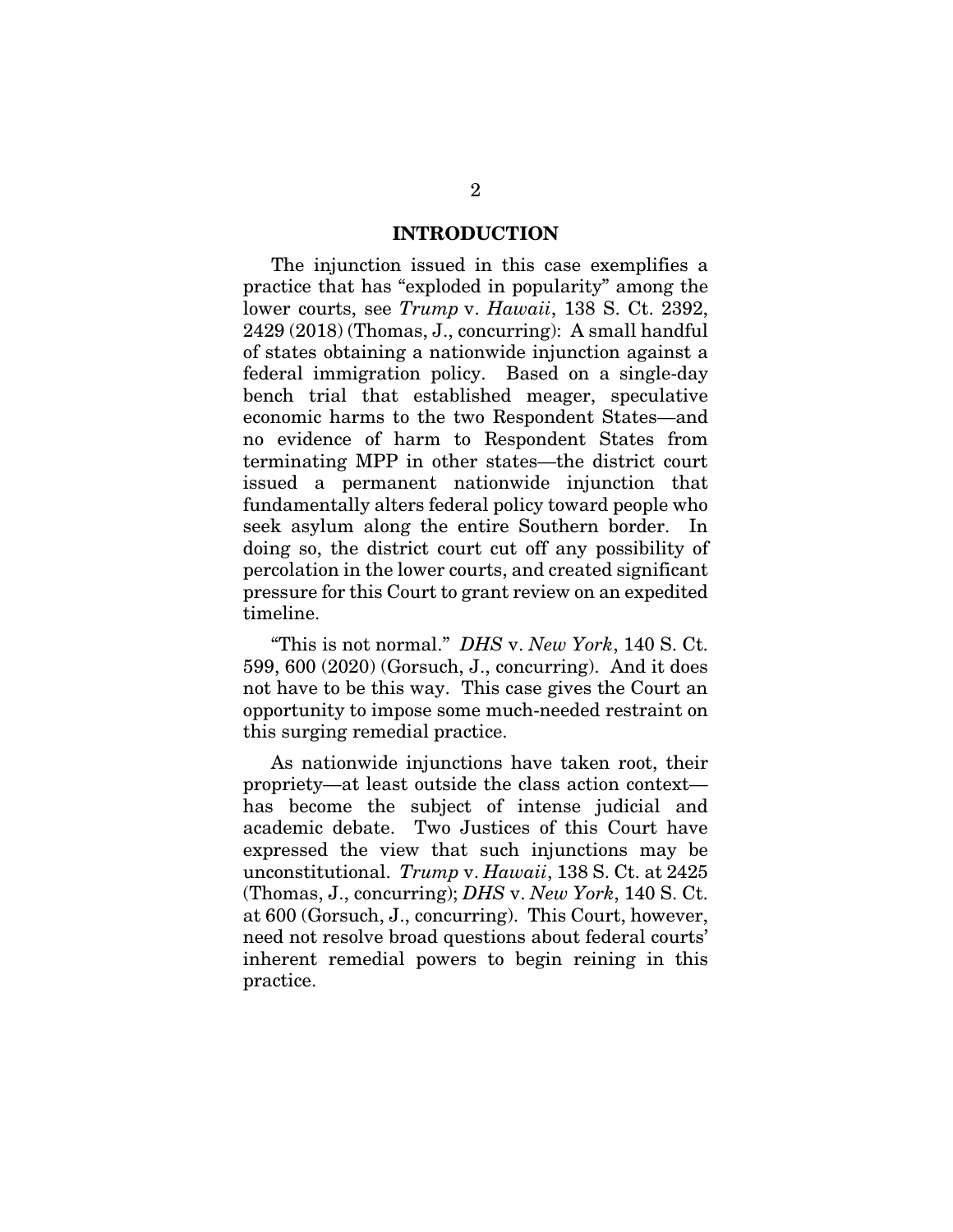*Amicus* believes the decision below is wrong and warrants reversal on the merits. But the opinions below also flouted longstanding equitable principles that require injunctive relief be proportionate and narrowly drawn. Reaffirming those basic principles by applying them to the case at hand would go a long way toward curbing remedial excess in the lower courts.

In short, this Court should clarify that the injunction issued here should not have swept nationwide. And even if the Court otherwise agrees with the reasoning below, it should narrow the injunction to apply only with respect to the Respondent States.

#### SUMMARY OF ARGUMENT

I. For centuries, basic equitable principles have constrained courts' powers to issue injunctive relief. See *Hecht Co.* v. *Bowles*, 321 U.S. 321, 329 (1944). Rather than crafting relief however they see fit, courts must draw injunctions that are proportionate to the injuries at stake, weighing the plaintiff's injuries against the burdens that an injunction would place on the defendant and public at large. See *Milliken* v. *Bradley*, 418 U.S. 717, 738 (1974); *Weinberger* v. *Romero-Barcelo*, 456 U.S. 305, 312 (1982). In the same vein, courts fashioning injunctive relief must also be attentive to the interests of those not before the court. *Weinberger*, 456 U.S. at 312. These guardrails have long ensured fidelity to the core principle at the heart of the judiciary's equitable powers: the importance of tailoring relief to the particular facts of a given case. See *Milliken*, 418 U.S. at 738.

As nationwide injunctions have swelled in popularity, however, that limiting principle has fallen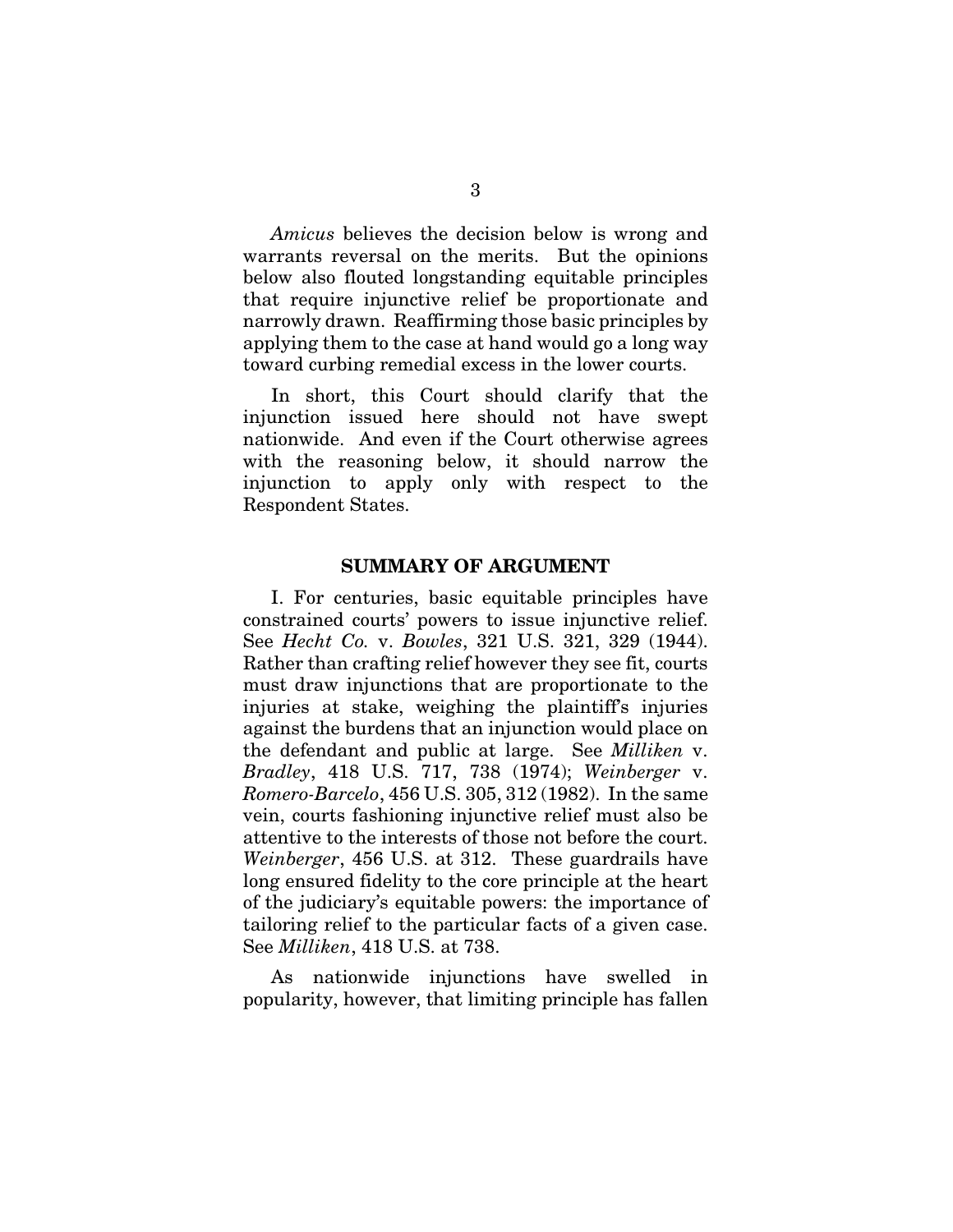by the wayside—particularly in cases brought by a subset of individual states challenging federal immigration policies.

The relief issued here provides a paradigmatic example. The district court ordered permanent injunctive relief out of all proportion to the limited, thus-far-unrealized economic harms alleged by the Respondent States. Even worse, it justified the injunction's geographic scope based on nothing more than a boilerplate invocation of the virtues of nationwide uniformity and unsubstantiated speculation that individuals who would otherwise have remained in Mexico under MPP would be paroled into the United States once MPP was terminated, move from the state in which they entered to Texas or Missouri, and, once there, apply for and obtain driver's licenses or use public services.

But neither of those rationales justifies an injunction that runs nationwide. Even the staunchest defenders of nationwide injunctions have disclaimed the view that uniformity alone justifies this remedy. After all, dis-uniformity is a common feature of many immigration laws and policies. Indeed, for most of its existence, MPP itself has not been implemented uniformly across the Southern border. And the possibility that individuals who would otherwise have remained in Mexico under MPP would eventually reach and reside in Texas or Missouri through indirect movement from other states is far too attenuated to justify such sweeping relief—even if it had found any basis in the trial record, which it did not.

The injunction issued here also took no heed of the interests of non-parties, including the 17 states who were absent from district court proceedings but have now filed an *amicus* brief urging reversal. And it all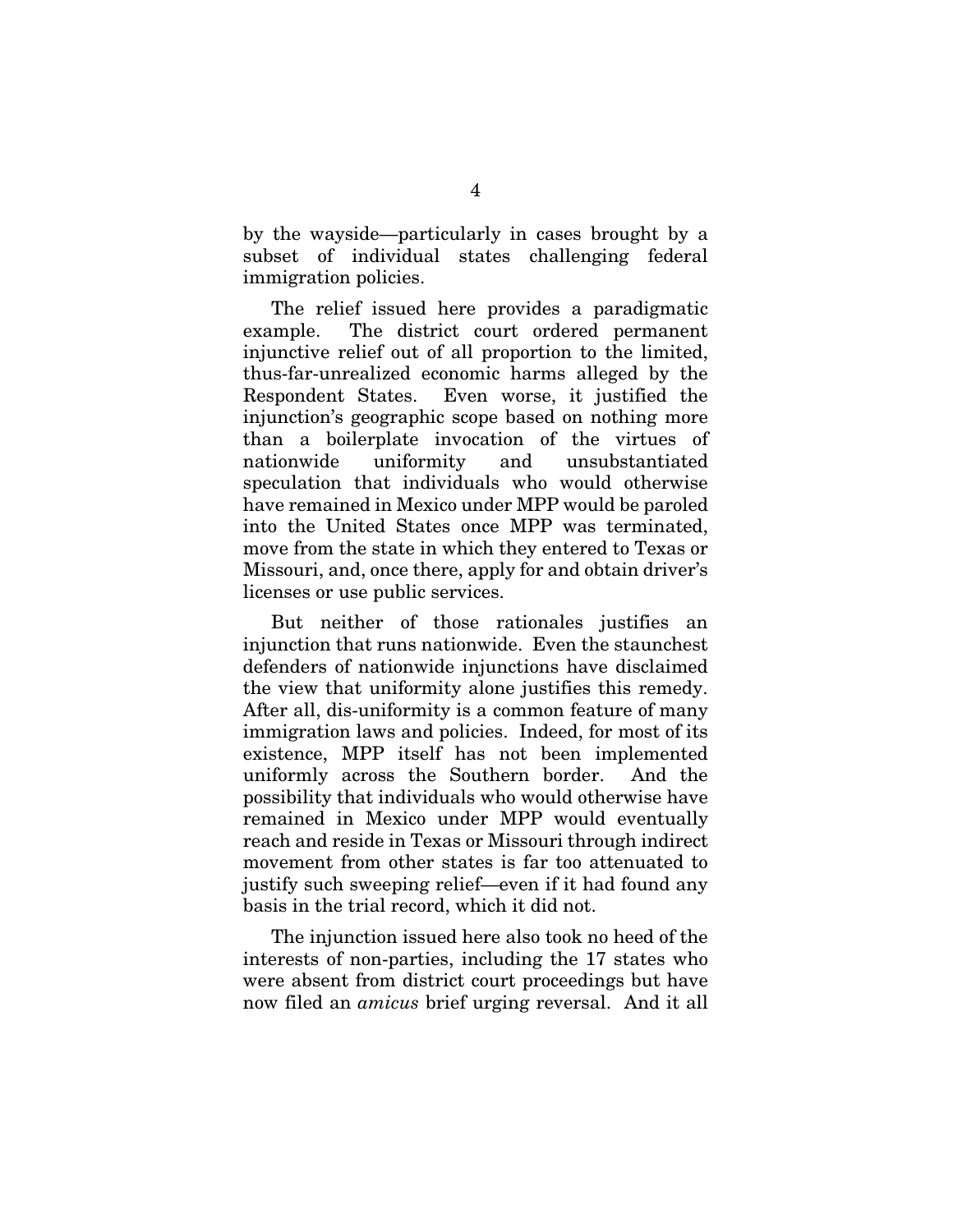but ignored the practicability of drawing relief more narrowly by limiting the injunction's geographic scope to the two Respondent States.

On appeal, the Fifth Circuit failed to rectify these missteps. Indeed, the opinion below made virtually no reference to the equitable principles that are supposed to ground courts' remedial analyses. Nor did it interrogate the possibility of ordering more limited relief. In short, by ignoring the fundamentals of crafting equitable relief, the lower courts here effectively empowered two states—one of which lacks an international border—to set immigration and border policy for the entire United States.

II. This Court should not let the injunction issued here stand. Regardless of whether it agrees with Respondents on the merits, this Court should make clear that any injunction in this case must be appropriately tailored. Here, an injunction proportionate to the harms alleged should, at most, prohibit MPP from being terminated within the Respondent States. Under that approach, the injunction would authorize the return to Mexico of individuals who were apprehended or presented themselves at ports of entry in Texas, the only Respondent State situated along the Southern border.

Correcting the lower courts' remedial analysis is critically important in this case, where the scope of the injunction will dictate the nature of the (virtually inevitable) follow-on litigation and any subsequent efforts by the federal government to terminate MPP. But it will also matter beyond the four corners of this case, by providing lower courts with a much-needed refresher on the longstanding principles that govern the scope of equitable relief.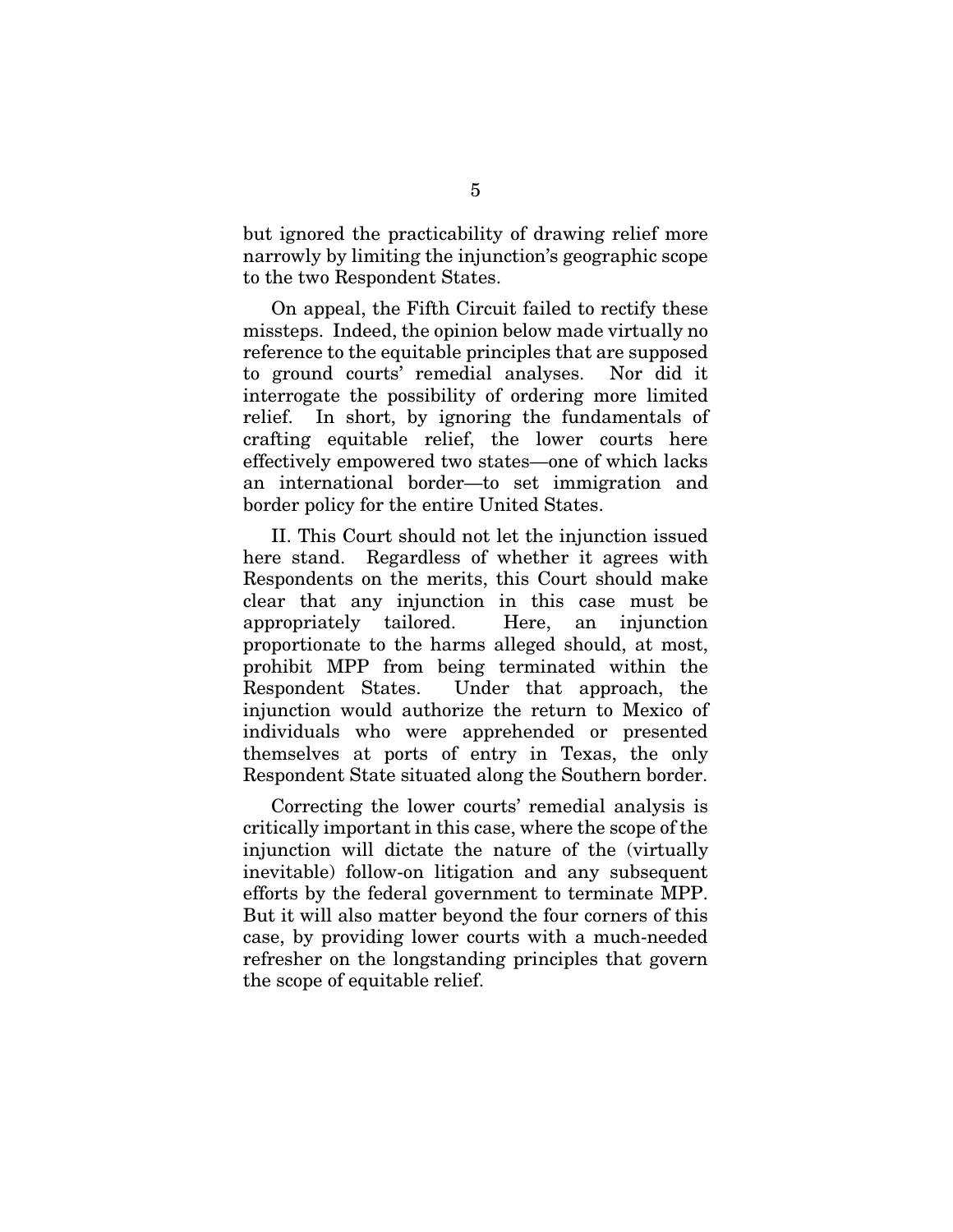### I. The Injunction Issued Here Contravenes Basic Equitable Principles.

When a court issues an injunction, it exercises its "full coercive powers." *Nken* v. *Holder*, 556 U.S. 418, 428 (2009). An injunction is thus a "drastic and extraordinary remedy," one which "should not be granted as a matter of course." *Monsanto Co.* v. *Geertson Seed Farms*, 561 U.S. 139, 165 (2010). An injunction that runs nationwide is all the more drastic.[2](#page-13-0)

In recent years, however, nationwide injunctions have not been quite so extraordinary, particularly in immigration cases—like this one—brought by states. See Samuel L. Bray, *Multiple Chancellors: Reforming the National Injunction*, 131 Harv. L. Rev. 417, 418-9 (2017); Amanda Frost, *In Defense of Nationwide Injunctions*, 93 N.Y.U. L. Rev. 1065, 1071 (2018). [3](#page-13-1)

<span id="page-13-0"></span> <sup>2</sup> The literature on this subject sometimes refers to this form of relief as "universal injunctions" to reflect the fact that they "are distinctive because they prohibit the Government from enforcing a policy with respect to anyone," rather than "because they have wide geographic breadth," *Trump* v. *Hawaii,* 138 S. Ct. 2392, 2425 (2018) (Thomas, J., concurring). This brief uses the "more common term" of "nationwide injunctions," *id.*, but agrees this relief is distinctive primarily because of its impact on nonparties rather than its territorial reach.

<span id="page-13-1"></span><sup>3</sup> See also*,* e.g., *Texas* v. *United States*, 86 F. Supp. 3d 591, 672-74 (S.D. Tex. 2015) (enjoining the Obama Administration's Deferred Action for Parents of Americans (DAPA) program), *aff'd*, 809 F.3d 134, 187-88 (5th Cir. 2015), *aff'd by an equally divided Court*, 136 S. Ct. 2271 (2016) (mem.); *Washington* v. *Trump*, 2017 WL 462040, \*2 (W.D. Wash. Feb. 3, 2017) (enjoining the Trump Administration's second Muslim Ban), *aff'd*, 847 F.3d 1151, 1166- 67 (9th Cir. 2017); *Hawaii* v. *Trump*, 265 F. Supp. 3d 1140, 1160 (D. Haw. 2017) (enjoining the Trump Administration's third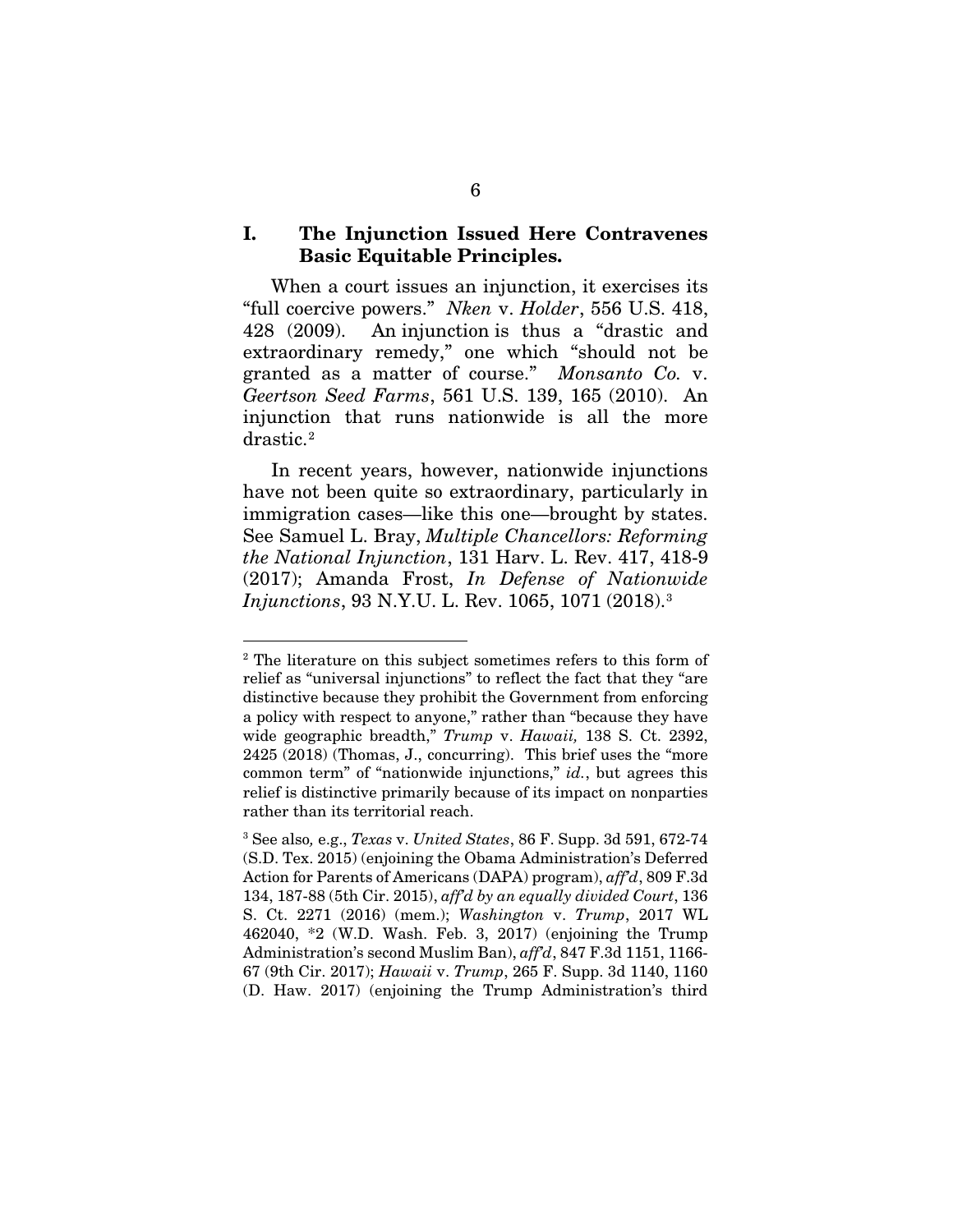Along the way, the lower courts appear to have lost sight of the guardrails that once hemmed in this remarkable use of the judicial power: namely, the requirements that courts draw injunctions proportionally and take into account the interests of persons and States not before the Court.

Sure enough, the district court here failed to heed those bedrock principles. Instead of fashioning its injunction to fit the equities of the case at hand, it issued relief wholly untethered from the scale of the injuries Respondents alleged. Rather than carefully considering the interests of nonparties—including the forty-eight states not present in this litigation—the district court fastened only on the Respondent States' interests. And, on appeal, the Fifth Circuit did even less. It dedicated sixty-three pages to its opinion affirming the district court, but never once discussed questions of remedial scope.

 $\overline{a}$ 

Muslim Ban), *aff'd in part, vacated in part*, 878 F.3d 662, 701-02 (9th Cir. 2017), *rev'd, remanded*, 138 S. Ct. 2392 (2018); *Regents of Univ. of Cal.* v. *DHS*, 279 F. Supp. 3d 1011, 1049 (N.D. Cal. 2018) (enjoining the Trump Administration's rescission of the Deferred Action for Childhood Arrivals (DACA) program), *aff'd*, 908 F.3d 476 (9th Cir. 2018), *rev'd in part, vacated in part*, 140 S. Ct. 1891 (2020); *New York* v. *DHS*, 408 F. Supp. 3d 334, 351-53 (S.D.N.Y. 2019) (enjoining the Trump Administration's public charge rule); *Texas* v. *United States*, 524 F. Supp. 3d 598, 666-67 (S.D. Tex. 2021) (enjoining the Biden Administration's 100-day moratorium on removals); *Texas* v. *United States*, No. 6:21-cv-00016, 2021 WL 3683913, at \*61-63 (S.D. Tex. Aug. 19, 2021) (enjoining the Biden Administration's enforcement priority memoranda), *partially stayed*, 14 F.4th 332 (5th Cir. 2021), *vacated*, 24 F.4th 407 (5th Cir. 2021) (mem.), *appeal dismissed*, 2022 WL 517281 (5th Cir. Feb. 11, 2022).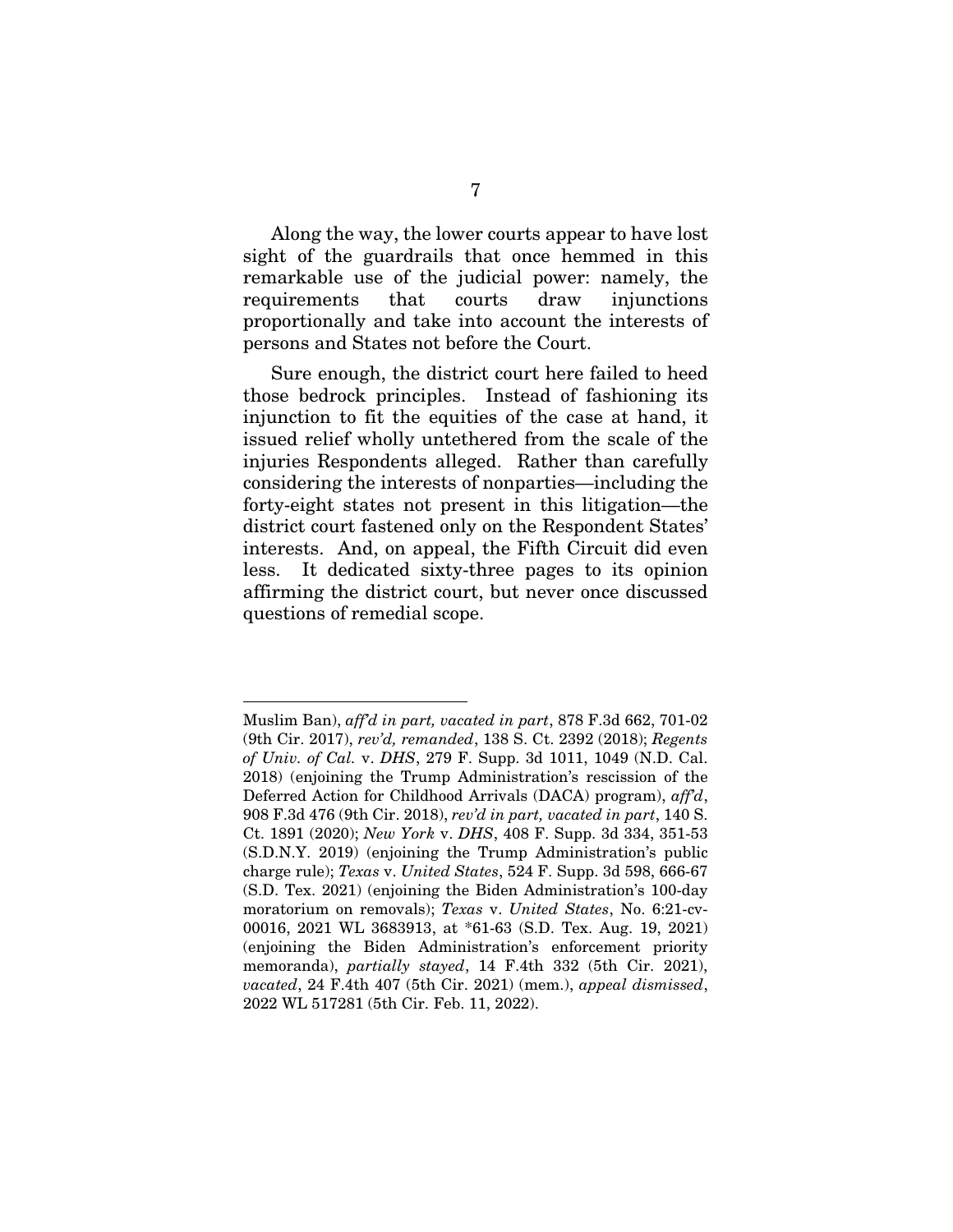#### A. Courts Must Ensure that Injunctive Relief Is Tailored and Proportional to the Harm Shown.

Federal courts do not possess boundless equitable powers. Although "equity is flexible," that flexibility is "confined within the broad boundaries of traditional equitable relief." *G*r*upo Mexicano de Desarollo S.A.* v. *Alliance Bond Fund, Inc.*, 527 U.S. 308, 322 (1999). In issuing injunctive relief, federal courts thus must adhere to certain "requirements" enshrined over "several hundred years of history." *Hecht Co.* v. *Bowles*, 321 U.S. 321, 329 (1944); see also *eBay Inc.* v. *MercExchange, LLC*, 547 U.S. 388, 395 (2006) (Roberts, C.J., concurring) (Although district courts are afforded some discretion in how they shape equitable remedies, "[d]iscretion is not whim." (citation omitted)).

The most basic of these requirements is the principle that injunctive relief must be carefully justified in light of the particular circumstances of a case, rather than dispensed reflexively and broadly. As Justice Baldwin recognized nearly two centuries ago, injunctions are "the strong arm of equity." *Bonaparte* v. *Camden & A.R. Co.*, 3. F. Cas. 821, 827 (C.C.D.N.J. 1830). There is no exercise of the equitable power "more delicate," nor "which requires greater caution, deliberation, and sound discretion," than issuing injunctive relief. *Id.*; see also *Weinberger*  v. *Romero-Barcelo*, 456 U.S. 305*,* 312 (1982). As such, injunctions must be tailored to take account of casespecific factors. *Califano* v. *Yamasaki*, 442 U.S. 682, 702 (1979).

To operationalize that broad principle, this Court has commanded that injunctive relief be proportional. This requires taking a clear-eyed look at the precise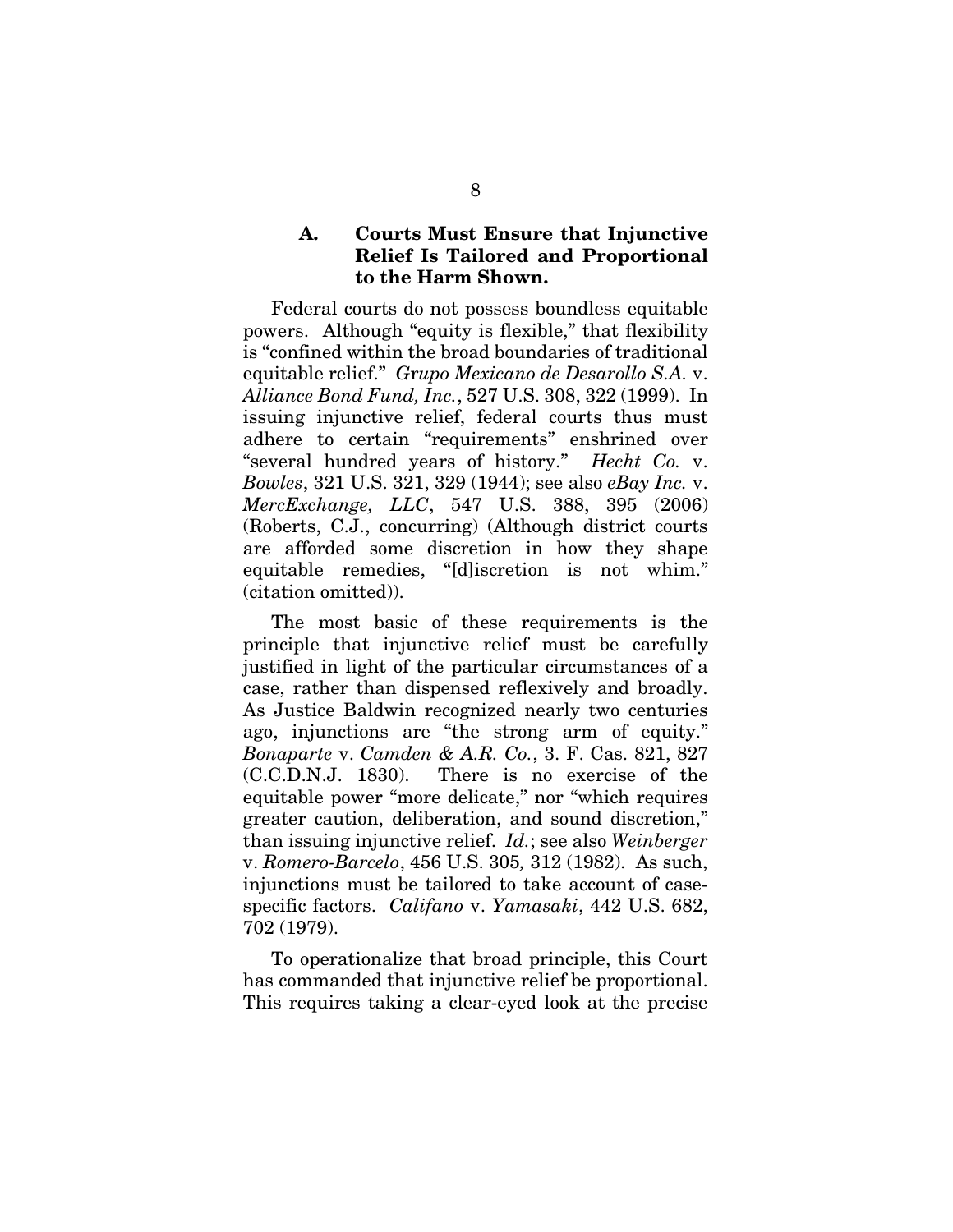nature of the injury that gave rise to the suit and modulating relief accordingly. *Lewis* v. *Casey*, 518 U.S. 343, 357 (1996). Where the injury to the prevailing party is slight, equitable relief should typically be correspondingly modest. *Milliken* v. *Bradley*, 418 U.S. 717, 738 (1974) (in "any equity case, the nature of the violation determines the scope of the remedy"); *see also Dayton Bd. of Educ.* v. *Brinkman*, 433 U.S. 406, 420 (1977) (same); *Austin Indep. Sch. Dist.* v. *United States*, 429 U.S. 990, 992 (1976) (Powell, J., concurring) (faulting the Court of Appeals for ordering a degree of injunctive relief "far exceeding in scope any identifiable violations").

To apply this principle of proportionality, courts fashioning injunctive relief must weigh the harm suffered by the plaintiff against the burdens of imposing injunctive relief on the defendant and the public at large, including persons—and states—not before the court. *eBay*, 547 U.S. at 391; *Weinberger*, 456 U.S. at 312. After all, the "essence of equity jurisdiction" is "the power of the Chancellor" to "mould each decree to the necessities of the particular case," *Hecht*, 321 U.S. at 329, by "adjusting and reconciling public and private needs," *Milliken*, 418 U.S. at 738 (citation omitted).

Courts must also consider the viability of narrower alternatives. In *Trump* v. *International Refugee Assistance Project*, 137 S. Ct. 2080 (2017) (per curiam), for example, this Court trimmed an injunction that swept "much further" than what would have been necessary to redress the injuries of the plaintiffs and others "similarly situated." *Id.* at 2087-88.Likewise, in *Dayton*, this Court faulted the lower court because "instead of tailoring a remedy commensurate to the three specific violations, the Court of Appeals imposed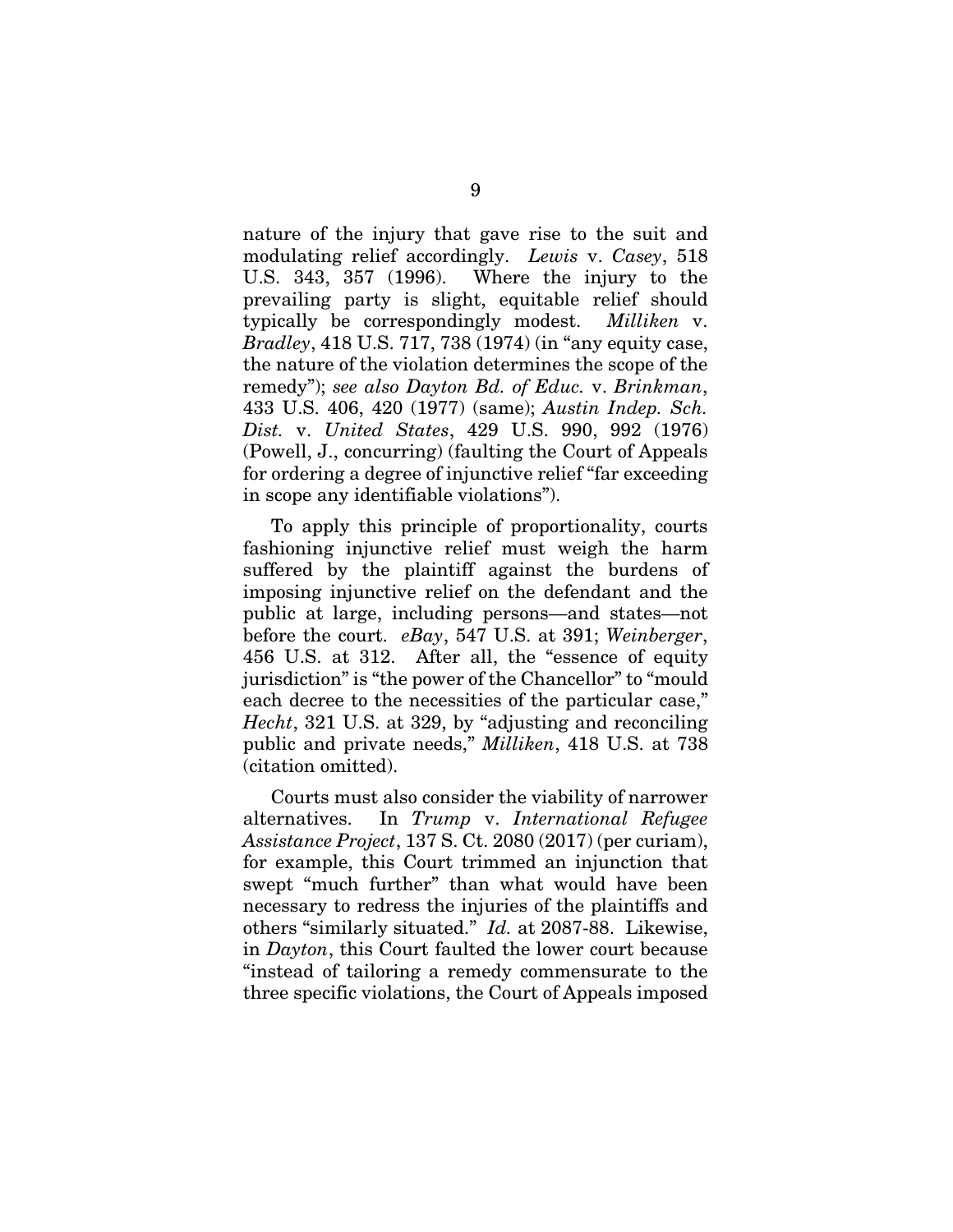a systemwide remedy going beyond their scope." 433 U.S. at 417. And, in *Lewis,* this Court struck down a sweeping injunction because the "violation ha[d] not been shown to be systemwide, and granting a remedy beyond what was necessary to provide relief to [plaintiffs] was therefore improper." 518 U.S. at 360. [4](#page-17-0)

## B. Courts Must Also Take Nonparty Interests Into Account, Particularly Where a Subset of States Seeks to Enjoin a Federal Policy.

1. The same basic equitable principles that require courts to consider the broader public interest when crafting injunctive relief also require them to consider the interests of nonparties. "In exercising their sound discretion, courts of equity should pay particular regard for the public consequences in employing the extraordinary remedy of injunction." *Weinberger*, 456 U.S. at 312. Certainly, the "public consequences," *id.*, of injunctive relief extend to nonparties, who may suffer harm from an injunction, but nonetheless lack representation before the court issuing it.

Historical equity practice underscores the importance of considering the interests of nonparties who will be burdened by any injunctive remedy. This

<span id="page-17-0"></span> <sup>4</sup> *See also New York* v. *DHS*, 969 F.3d 42, 87-88 (2d Cir. 2020) (limiting geographic scope of injunction against Trump Administration's public charge rule to three plaintiff states); *Innovation Law Lab* v. *Wolf*, 951 F.3d 986, 990 (9th Cir. 2020) (limiting geographic scope of injunction against Trump Administration's Migration Protection Protocols (MPP) program to Ninth Circuit); *Texas* v. *United States*, 14 F.4th 332, 341 (5th Cir. 2021) (partially staying injunction against Biden Administration's enforcement priorities, citing its nationwide scope), *vacated*, 24 F.4th 407 (5th Cir. 2021) (mem.), *appeal dismissed*, 2022 WL 517281 (5th Cir. Feb. 11, 2022).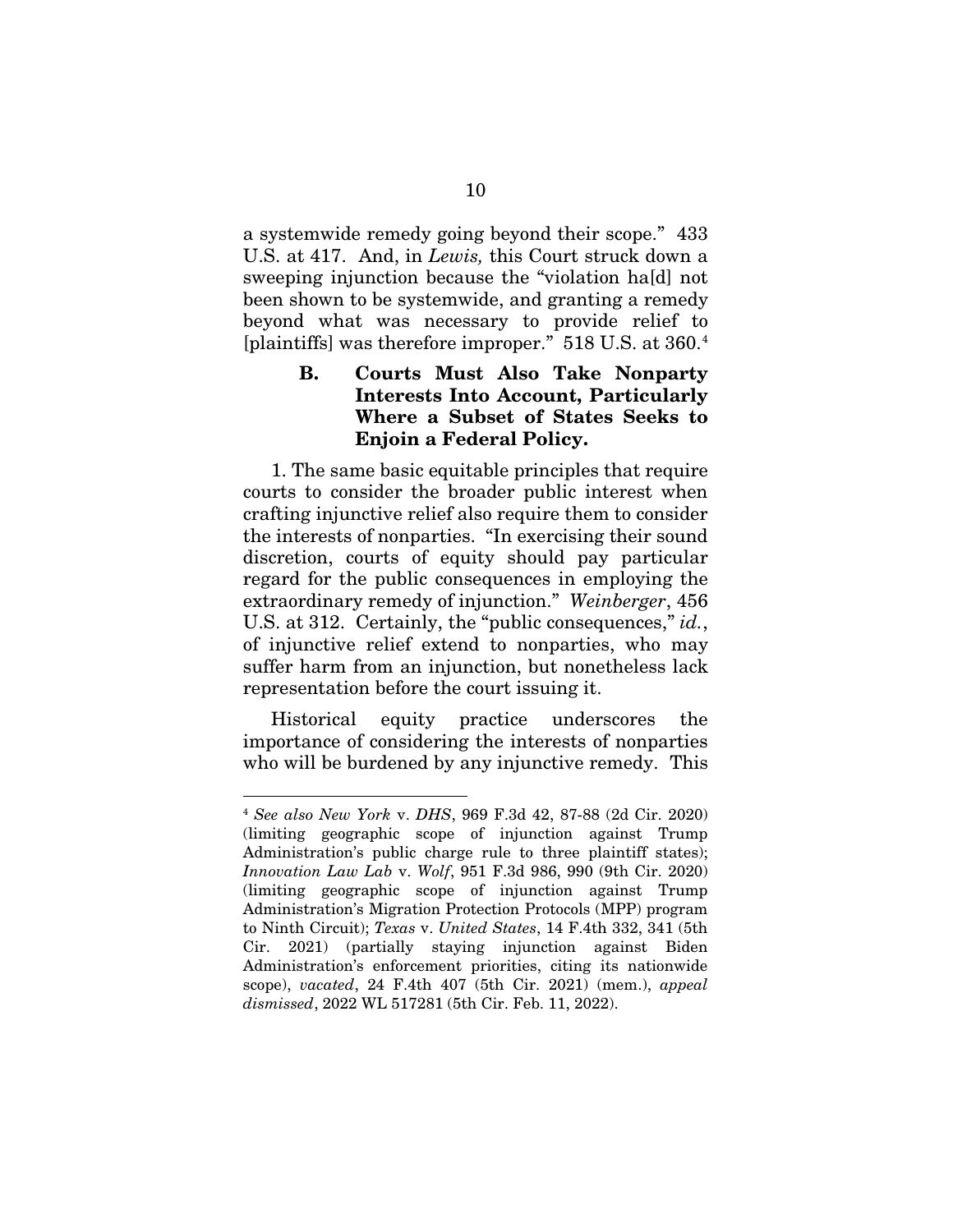Court interprets federal courts' equitable authority through the lens of "the body of law which had been transplanted to this country from the English Court of Chancery." *Guaranty Trust Co.* v. *York*, 326 U.S. 99, 105, (1945); see also *Trump* v. *Hawaii*, 138 S. Ct. at 2425 (Thomas, J., concurring). Nationwide injunctions were not expressly contemplated by the English system of equity, but scholars have identified a useful analog: the so-called bill of peace, an equitable tool that allowed "multiple plaintiffs" to "represent[] the whole set of possible plaintiffs." Bray, 131 Harv. L. Rev. at 426. Bills of peace, however, were not a mechanism to resolve legal questions "for the entire realm," absent any consideration of nonparties' potentially divergent interests. See Bray at 426. Instead, "these 'proto-class action[s]' were limited to a small group of *similarly situated* plaintiffs having some right in common." *Hawaii*, 138 S. Ct. at 2427 (Thomas, J., concurring) (citation omitted). That basic premise followed colonists across the Atlantic: In early American equity practice, courts would similarly "take care to make no decree [that would] affect the rights of nonparties." Bray, 131 Harv. L. Rev. at 427 (quoting *Joy* v. *Wirtz*, 13 F. Cas. 1172, 1174 (C.C.D. Pa. 1806)).

The principle of adequate representation of nonparty interests that emerged from historical equitable practice took firm hold in the context of class actions, where Rule 23's robust statutory scheme provides explicit mechanisms to protect nonparties. To "justify a departure from" the "usual rule that litigation is conducted by and on behalf of the individual named parties only," Rule 23 requires that class representatives "*possess the same interest* and suffer the same injury as the class members." *Wal-Mart Stores, Inc.* v. *Dukes*, 564 U.S. 338, 348-49 (2011)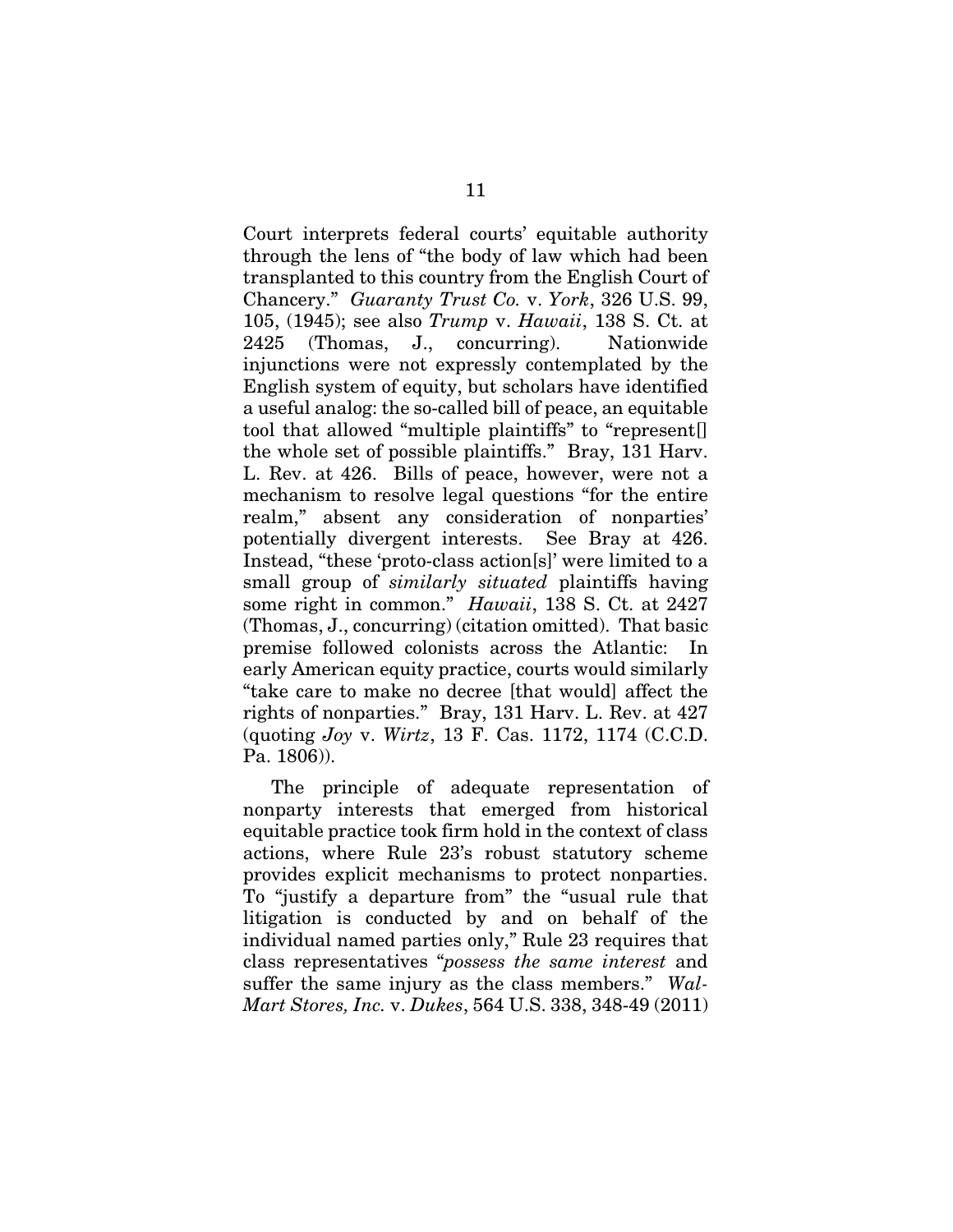(internal quotation marks and citations omitted) (emphasis added). In other words, the named plaintiffs must be "appropriate representatives of the class whose claims they wish to litigate." *Id.*[5](#page-19-0) 

When those statutory safeguards designed to protect nonparty interests are absent, courts considering whether to issue wide-reaching injunctions must take all the more care to weigh the interests of nonparties in evaluating the "public consequences in employing the extraordinary remedy of injunction." *Weinberger*, 456 U.S. at 312. "[A]n overbroad injunction can cause serious harm" to those persons or entities who were afforded "no opportunity to argue for more limited relief." Zayn Siddique, *Nationwide Injunctions*, 117 Colum. L. Rev. 2095, 2125 (2017).

2. The concerns that require protecting nonparty interests are particularly weighty in the context of nationwide injunctions, and all the more so where

<span id="page-19-0"></span><sup>&</sup>lt;sup>5</sup> Similarly, when organizations or associations with members living throughout the country seek nationwide injunctions, the relevant equities in crafting injunctive relief are more akin to those present in class actions, and less like those raised here, because the organizations' structure can serve as an analog to Rule 23's representativeness requirement. See, e.g., *Richmond Tenants Org., Inc.* v. *Kemp*, 956 F.2d 1300, 1302, 1309 (4th Cir. 1992) (affirming nationwide injunction in non-class action case brought by, *inter alia*, a national association of tenants' organizations, finding "[t]he injunction issued by the district court was appropriately tailored to prevent irreparable injury to plaintiffs[.]"); *Casa de Maryland, Inc.* v. *Wolf*, 486 F. Supp. 3d 928, 941, 972 (D. Md. 2020) (granting injunctive relief to all members of plaintiff organizations found to have associational standing on behalf of their members, including a national organization with thousands of members across the United States).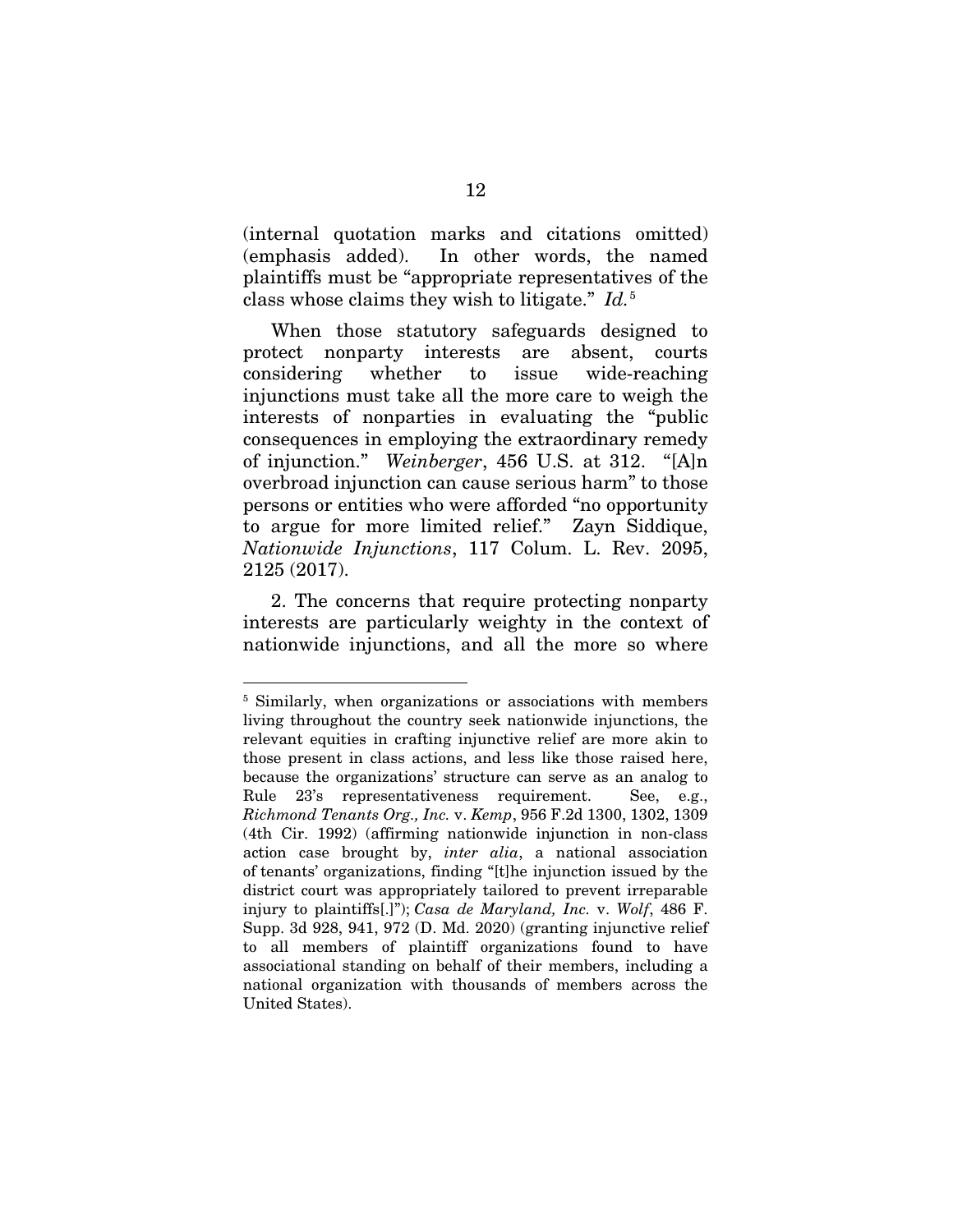nationwide relief is sought by only a handful of states. As a general matter, broader relief means more nonparties, and less certainty that their interests have been adequately represented or are even aligned with the states seeking an injunction. Indeed, even in cases where all the requirements of Rule 23 are in place, this Court has cautioned that lower courts "should take care to ensure that nationwide relief is indeed appropriate in the case before it." *Califano*, 442 U.S. at 702.

Those concerns ring especially true for litigation in which some subset of states alleges a need for a nationwide injunction to vindicate interests that may not be shared by all their sister states. This Court has long emphasized the importance of incorporating states' interests into federal court decision making. Just this Term, this Court declared that "a federal court must 'respect . . . the place of the States in our federal system.'" *Cameron* v. *EMW Women's Surgical Center, P.S.C.*, No. 20-601, slip op. at 8 (U.S. Mar. 3, 2022) (quoting *Arizonans for Official English* v. *Arizona*, 520 U.S. 43, 75 (1997)). In joining our union, the several states "surrendered certain sovereign prerogatives," which "are now lodged in the Federal Government." *Massachusetts* v. *EPA*, 549 U.S. 497, 519 (2007). As a result, states suing the federal government are entitled to "special solicitude" in the standing analysis, empowering them to more easily vindicate their interests in federal court. *Id.* at 520.

But special solicitude is a two-way street. "Not only do States retain sovereignty under the Constitution, there is also a 'fundamental principle of *equal* sovereignty' among the States." *Shelby Cnty.*  v. *Holder*, 570 U.S. 529, 544, (2013) (citation omitted). That one state can easily open the doors to federal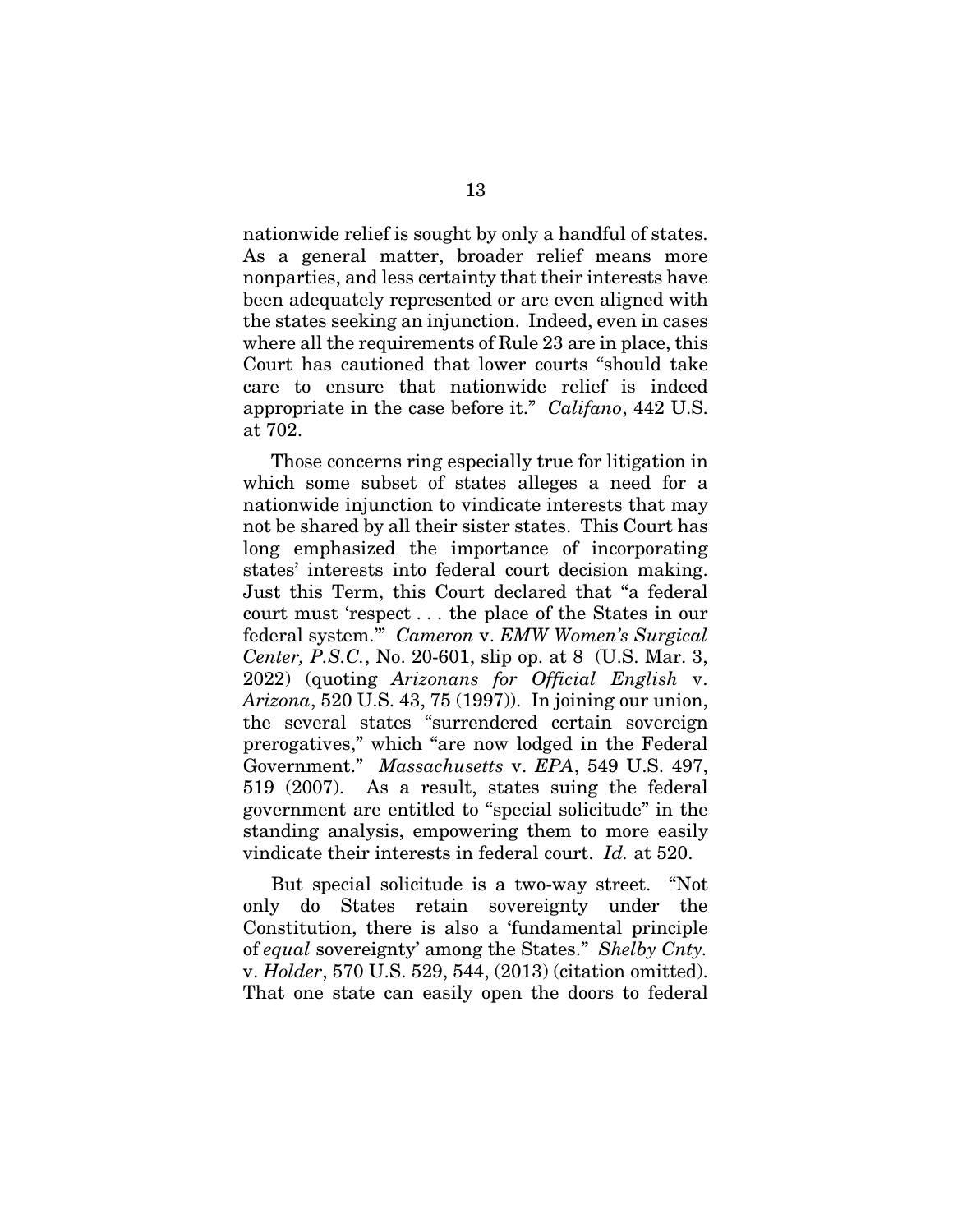court to vindicate its own interests should not automatically entitle it to obtain nationwide policy changes that run against the possibly countervailing interests of other states. To the contrary: Allowing one or a few states to set nationwide policy through litigation often undermines our core constitutional principle that each and every state—not just the most litigious—should get a seat at the table. Thus, while "special solicitude" gives states a leg up (at least as to standing) within their territory, that same principle also puts a heavy thumb on the scale *against* nationwide relief when states seek injunctive relief that stretches into the territory of other states that do not share their interests.

For that reason, a state's standing to *pursue* an injunction should not translate inflexibly into justification for an injunction of nationwide scope. Instead, in performing traditional equitable analysis of the "public interest," courts evaluating claims for nationwide injunctive relief made by states should be sensitive to the consequences for other states with potentially divergent interests. Anything less would cast aside ancient equitable principles of nonparty representation and undermine the "equality of the States [that] is essential to the harmonious operation of the scheme upon which the Republic was organized," *Shelby Cnty.*, 570 U.S. at 544 (citation omitted).

#### C. There Was No Justification for a Nationwide Injunction Here.

As the discussion above makes clear, nationwide injunctions should be an extraordinary remedy, not the default option, particularly in cases brought by individual states. Before issuing and affirming an injunction of this scope, the district court and Fifth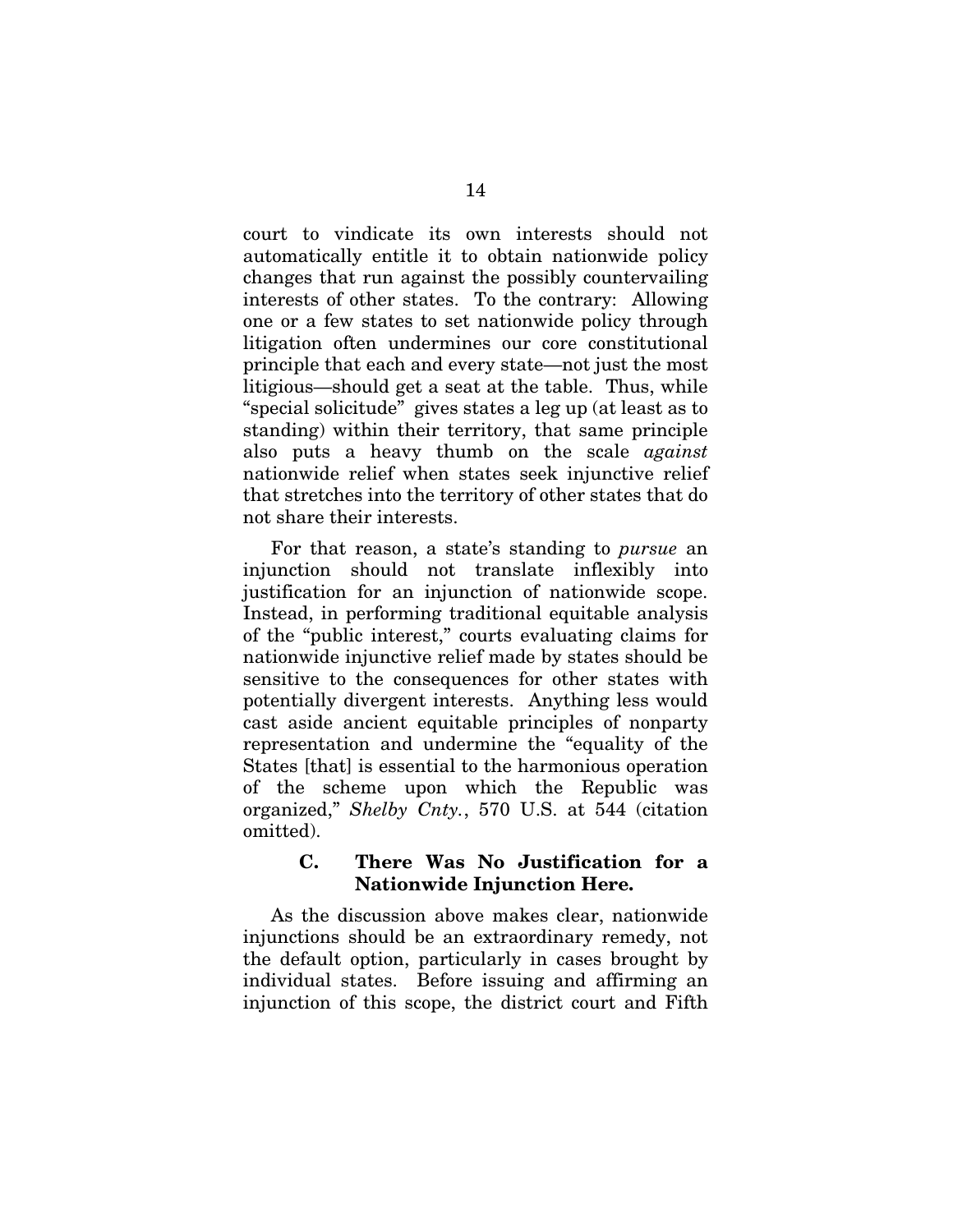Circuit should have weighed all the equities with care and considered more narrowly tailored alternatives. They did not.

Instead, the district court here issued an injunction of nationwide scope even though the harm that established standing was far too minor to warrant that drastic remedy. Even assuming the harm sufficed to support robust relief *within the Respondent States*, the district court erred by ordering nationwide relief based on nothing more than cursory invocation of uniformity concerns and the wholly speculative possibility that people who would not have come into the United States if MPP had remained partially in effect would move from the states through which they entered to Texas or Missouri, then cost Respondents money while there. The injunction issued in this case thus reflects the very worst of a "patently unworkable" trend that "must, at some point," be restrained. *DHS* v. *New York*, 140 S. Ct. at 600 (Gorsuch, J., concurring).

1. This Injunction Is Disproportionate to Respondents' Attenuated Theory of Harm and Ignores Countervailing States' Interests.

The nationwide scope of the relief granted by the district court is entirely out of proportion with the showing of harm offered by the Respondent States. Both the district court and the Fifth Circuit held that Texas and Missouri had standing to pursue their claims because of injuries stemming from the increased cost of providing driver's licenses and public services to immigrants who would come within their borders after MPP was terminated. *Texas* v. *Biden*, 20 F.4th 928, 970 (2021), *as revised* (Dec. 21, 2021). However, as the government argued below—and the Fifth Circuit acknowledged—"Texas has not shown it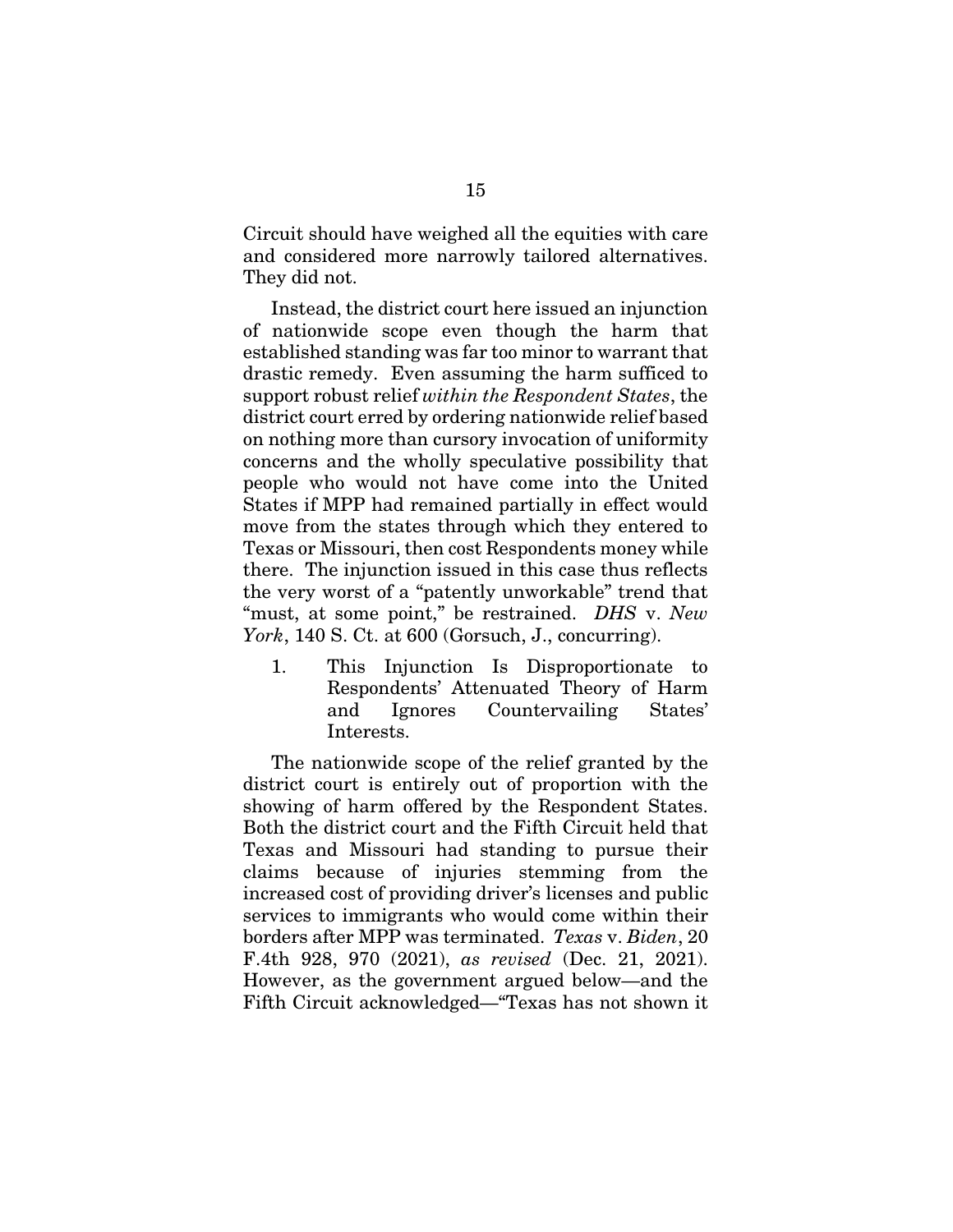has already issued any licenses to immigrants who became eligible because of MPP's termination." *Id.* at 971. Perhaps that suffices for Article III standing, *id.*  But standing to pursue a claim does not, without more, entitle a plaintiff to an injunction, *eBay*, 547 U.S. at 391, let alone a nationwide injunction, *Califano*, 442 U.S. at 702.

If the court had applied basic equitable principles of remedial proportionality, it would have concluded that this modest and thus-far conjectural pocketbook injury did not justify enjoining federal immigration law nationwide. See *Dayton*, 433 U.S. at 420; *Lewis*, 518 U.S. at 361. All the more so here, where the injunction "dramatically intrudes on the Executive's . . . authority to manage the border and conduct the Nation's foreign policy." U.S. Br. at 18; see also *eBay*, 547 U.S. at 391 (injunctions must reflect "balance of hardships between the plaintiff and defendant"). But the district court made no effort to properly situate the Respondent States' meager injuries within its equitable analysis, nor did it weigh them against the countervailing burdens of ordering maximal injunctive relief.

To justify a nationwide injunction based on the States' narrow theory of harm, the district court further reasoned that "a geographically limited injunction would likely be ineffective because [noncitizens] would be free to move among states." *Texas* v. *Biden*, No. 2:21-CV-067-Z, 2021 WL 3603341, at \*27 (N.D. Tex. Aug. 13, 2021). In other words, the court concluded: 1) that individuals who would otherwise have remained in Mexico would be paroled into the United States once MPP is terminated; 2) that some of those individuals would move from the state in which they entered to Texas or Missouri; and 3)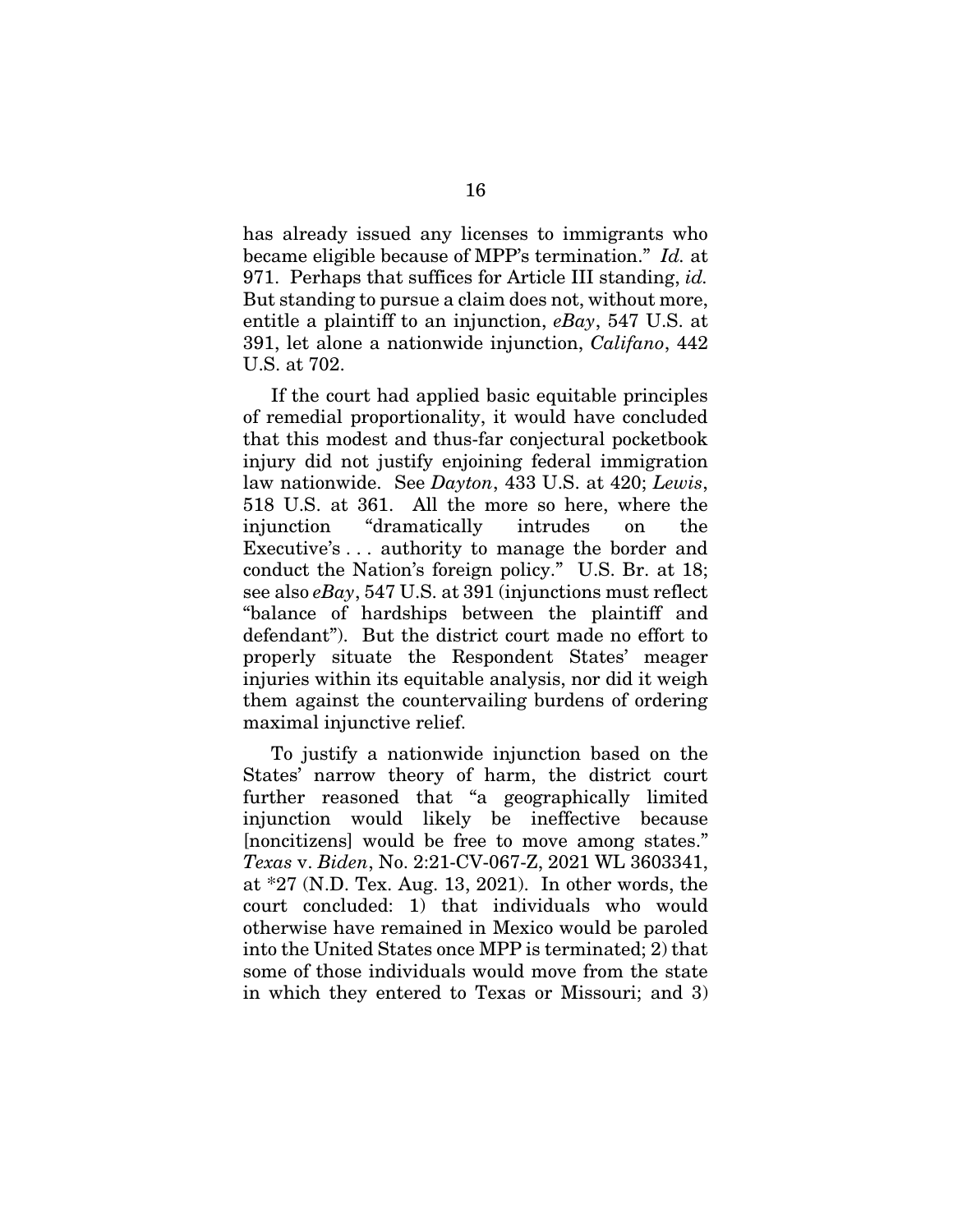that, once there, those individuals would apply for and obtain driver's licenses or public services from those states. Yet the district court pointed to no evidence to support its speculation that people paroled into *other* states who would otherwise have been returned to Mexico under MPP would travel to Texas or Missouri and, once there, apply for driver's licenses or use public services. Nor could it have; nothing in the record indicated there would be *any* such persons, let alone enough of them to justify a nationwide injunction. Moreover, as the Fifth Circuit acknowledged, because MPP is discretionary, there "would always remain some possibility that *any given parolee* would have been paroled even under MPP," *Texas* v. *Biden*, 20 F.4th at 971, rendering this theory of harm still more speculative.

This reasoning failed to account for an obvious difference between enjoining MPP only in Texas and enjoining it elsewhere along the Southern border. Where individuals enter the United States through Texas and reside there, the alleged economic harm to *that* state is directly traceable to the challenged federal policy. But the harm arising from such individuals entering into *other* states occurs only if they later move to Texas or Missouri and then obtain driver's licenses or public services. The latter theory of harm is far too attenuated, under basic equitable principles of tailoring and proportionality, to justify relief beyond the Respondent States' borders.

Moreover, by ordering nationwide relief for Respondents without ever considering the countervailing interests of other states, the district court effectively permitted two states to set nationwide immigration policy at the expense of the forty-eight states who did not participate in the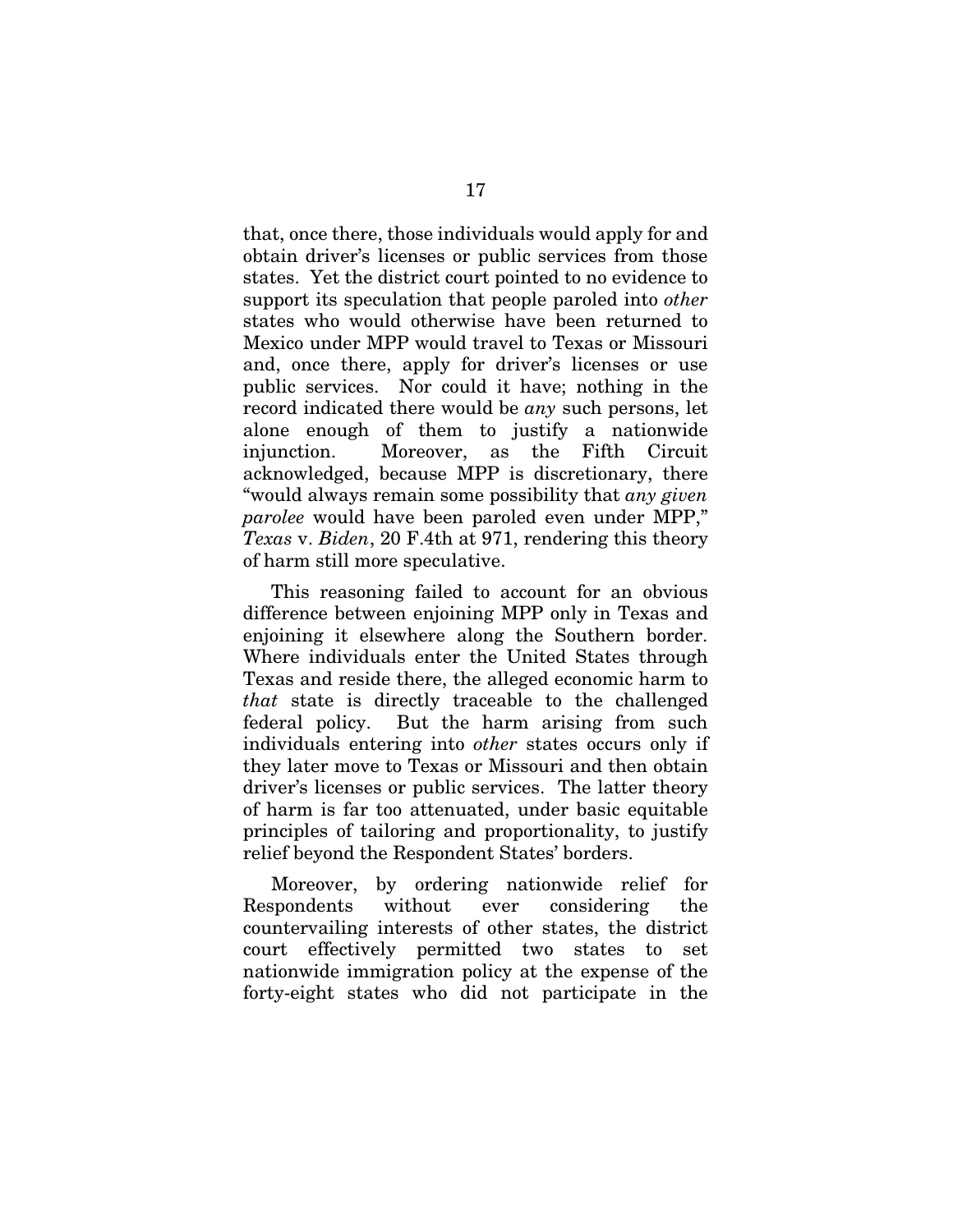district court proceedings, including the 17 states that have filed as *amici* in favor of Petitioners. The district court found that special solicitude for "quasi-sovereign interests," apparently arising from the Respondent States' economic interest in not paying to issue more driver's licenses and public services, opened the door for Texas and Missouri to get into federal court to seek relief without necessarily "meeting all the normal standards for redressability and immediacy." *Texas* v. *Biden*, 20 F.4th at 970 (quoting *Massachusetts*, 549 U.S. at 517-518). But those economic interests are no more compelling than other states' countervailing interests in, for example, expanding their tax bases and labor forces by welcoming paroled noncitizens, or their interest in vindicating their residents' desire to be reunited with noncitizen family members who would otherwise be subject to MPP. By failing to even consider such interests before issuing a nationwide injunction, the district court improperly privileged the Respondent States' interests and thus disregarded core structural principles of interstate equality.

In short, rather than "mould[ing] [its] decree to the necessities of the particular case," *Hecht*, 231 U.S. at 329, or "adjusting and reconciling public and private needs," *Milliken*, 418 U.S. at 738 (citation omitted), the district court ordered an "inordinately—indeed, wildly—intrusive" remedy, *Lewis*, 518 U.S. at 362. And, by failing to address these weighty issues, the Fifth Circuit compounded the district court's error.

2. A Narrow Alternative to Nationwide Relief Is Readily Available.

The courts below further erred by failing to meaningfully consider any less burdensome, more tailored alternative to nationwide relief. Such relief was possible—and remains so.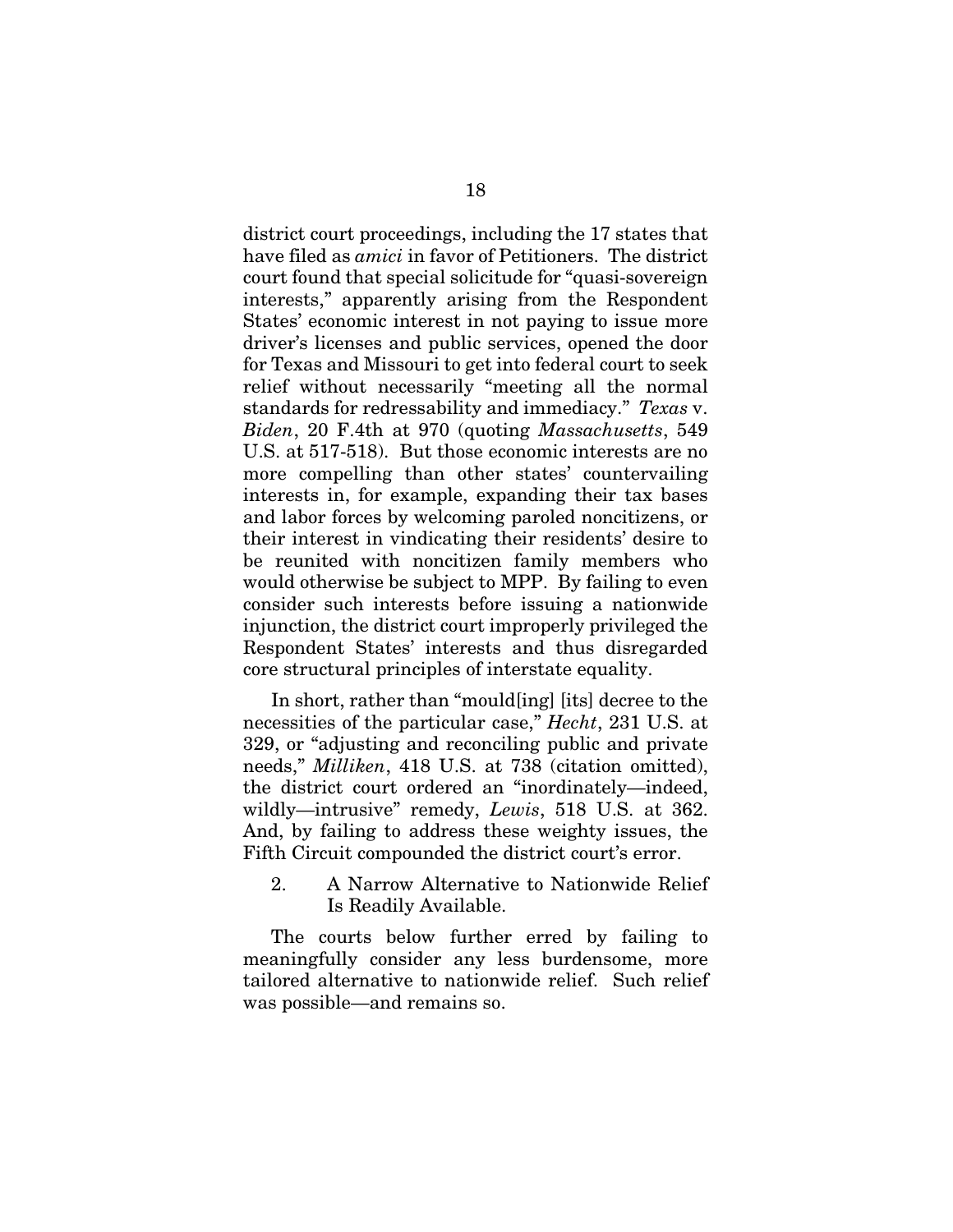As the district court recognized, DHS initially implemented MPP by returning people to Mexico only through San Diego, California. *Texas* v. *Biden*, 2021 WL 3603341, at  $*5$ . DHS later expanded the program, on a piecemeal basis, to include returns through El Paso, Texas, then Calexico, California, and ultimately to other ports of entry along the Southern border. *Id.*  Later, when the Ninth Circuit affirmed a nationwide injunction against enforcement of MPP, it nonetheless "stay[ed] the injunction insofar as it operates outside the geographical boundaries of the Ninth Circuit," out of a recognition that "the proper scope of injunctions against agency action is a matter of intense and active controversy." *Innovation Law Lab*, 951 F.3d at 990. Even returns pursuant to the reimplementation of MPP ordered by the courts below in this case have occurred in a phased fashion across some but not all ports of entry along the Southern border. [6](#page-26-0)

Thus, for nearly all of its existence, returns to Mexico pursuant to MPP have occurred on a geographically limited basis. It was and remains eminently practicable to limit the scope of the injunction to require reimplementation of MPP in only some geographic areas, and the district court should have taken that into account.

<span id="page-26-0"></span> <sup>6</sup> U.S. Dep't of Homeland Security, *Guidance Regarding the Court-Ordered Reimplementation of the Migrant Protection Protocols* (Dec. 2, 2021), https://www.dhs.gov/ sites/default/files/ 2022-01/21\_1202\_plcy\_mpp-policy-guidance\_508.pdf.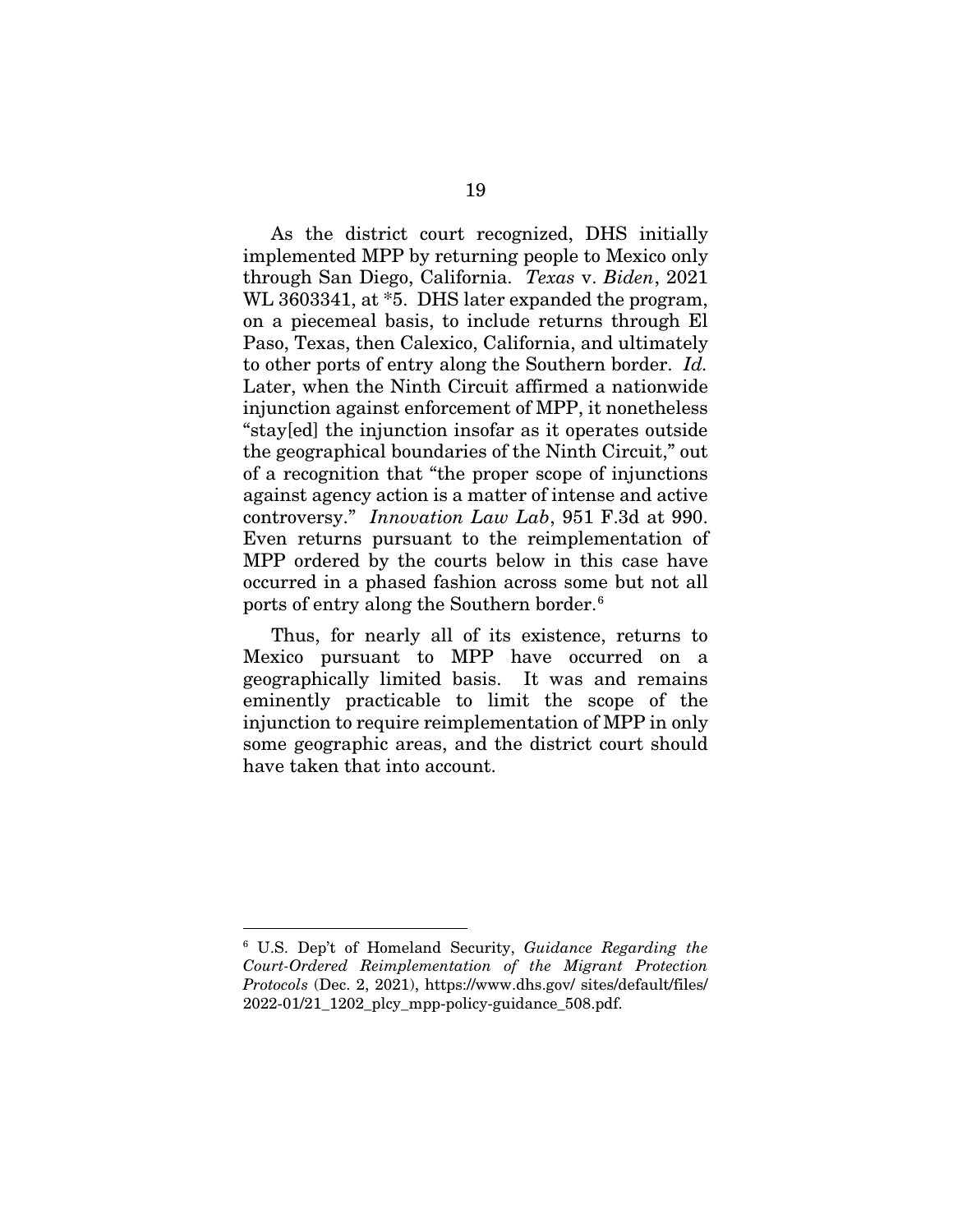3. The Need for Uniformity in Immigration Policy Is Inadequate Justification for Nationwide Relief Here.

The district court offered only one other basis for issuing such sweeping relief in this case: "federal *immigration* law must be uniform." *Texas* v. *Biden*, 2021 WL 3603341, at \*27 (citing *Texas* v. *United States*, 809 F.3d 134, 187 (5th Cir. 2015)). That talismanic assertion is not adequate justification for issuing a nationwide injunction.

a. Invoking uniformity has become a handy but illconsidered shorthand for proper equitable analysis in a surging number of immigration cases involving nationwide injunctions. See *supra* n.3. But as even Professor Frost, a staunch defender of nationwide injunctions, has recognized, "[i]n most contexts . . . neither the fact that a federal law or policy extends nationwide (as most do), nor uniformity provides an adequate rationale for nationwide injunctions." Frost, 93 N.Y.U. L. Rev. at 1102.

As Frost explains, "our federal judicial system is intentionally designed to allow lower courts to reach different conclusions about the meaning of federal law." *Id.* The structure of our judiciary thereby privileges percolation and judicial restraint over uniformity, *particularly* in cases featuring federal policies. For example, in holding that nonmutual collateral estoppel does not apply to the federal government, this Court explained that a contrary approach "would substantially thwart the development of important questions of law by freezing the first final decision rendered on a particular legal issue." *United States* v. *Mendoza*, 464 U.S. 154, 160 (1984). "Allowing only one final adjudication would deprive this Court of the benefit it receives from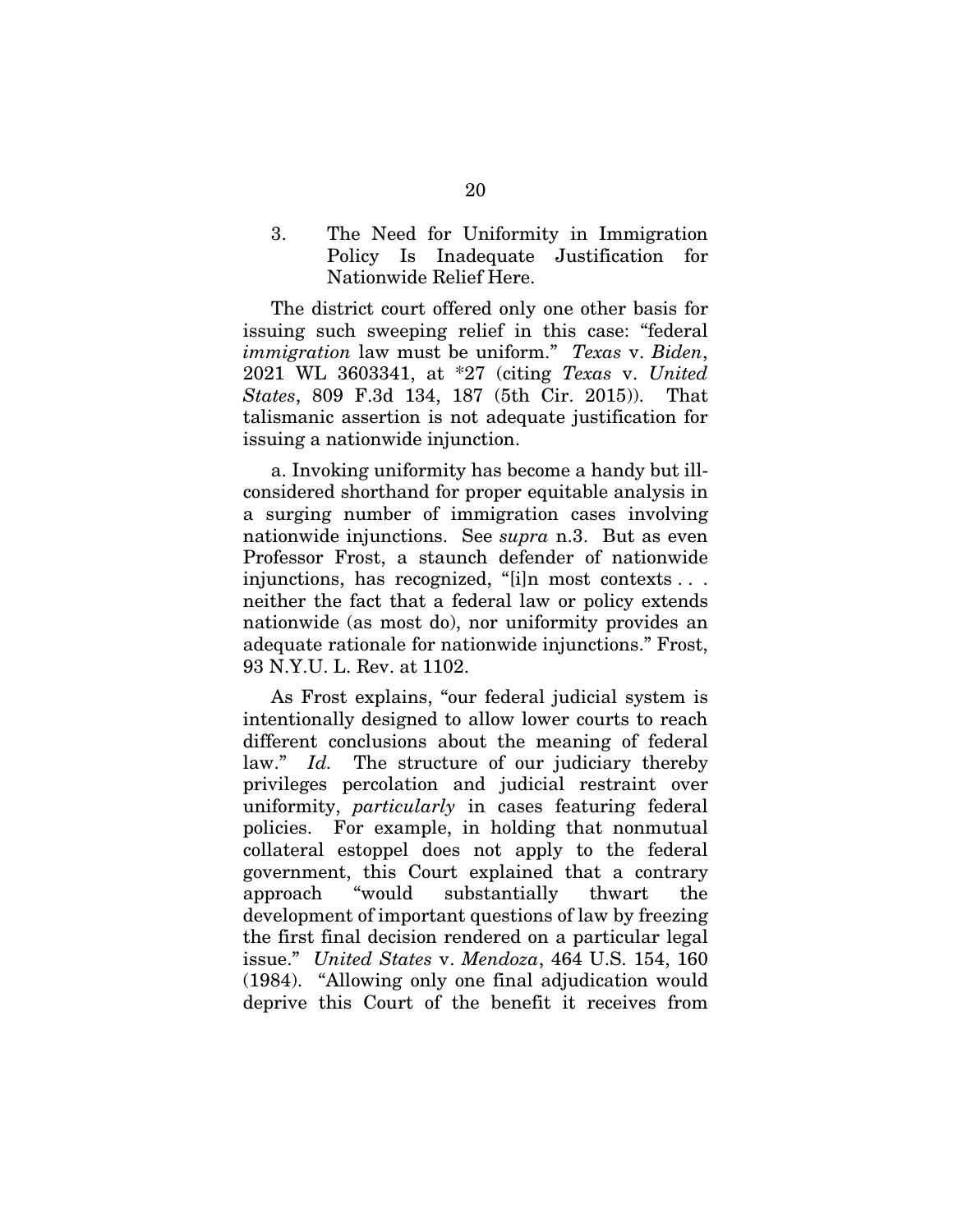permitting several courts of appeals to explore a difficult question before this Court grants certiorari." *Id.* So too here.

Although some lower courts have suggested that immigration law must necessarily be uniform, in fact the normal rule favoring percolation of issues through lower court litigation has long been the norm in immigration law. To this day, splits in the lower courts routinely result in non-uniform immigration policies that last for years. As in other areas of the law, if the splits become sufficiently deep, this Court resolves them. Until that time they persist while the lower courts weigh in, notwithstanding the alleged need for "uniform" immigration law.

For example—in the MPP context itself—from January 2020 until July 2021, a class-wide preliminary injunction entered in the Southern District of California required U.S. Customs and Border Protection ("CBP") to provide people in CBP custody along the California-Mexico border access to counsel while awaiting and undergoing MPP *nonrefoulement* interviews. The order was not binding outside California, and the government did not implement it elsewhere. *Doe* v. *Wolf*, 432 F. Supp. 3d 1200 (S.D. Cal. 2020); *Doe* v. *Mayorkas*, 854 F. App'x 115 (9th Cir. 2021).

Similar examples of limited injunctions abound. Since 2018, in a matter closely related to MPP, a classwide preliminary injunction entered in the District of Columbia has required that arriving asylum seekers found to have a credible fear of persecution or torture must be considered for parole pursuant to a previously issued parole directive, and has prohibited ICE from detaining class members absent an individualized determination that they present a flight risk or danger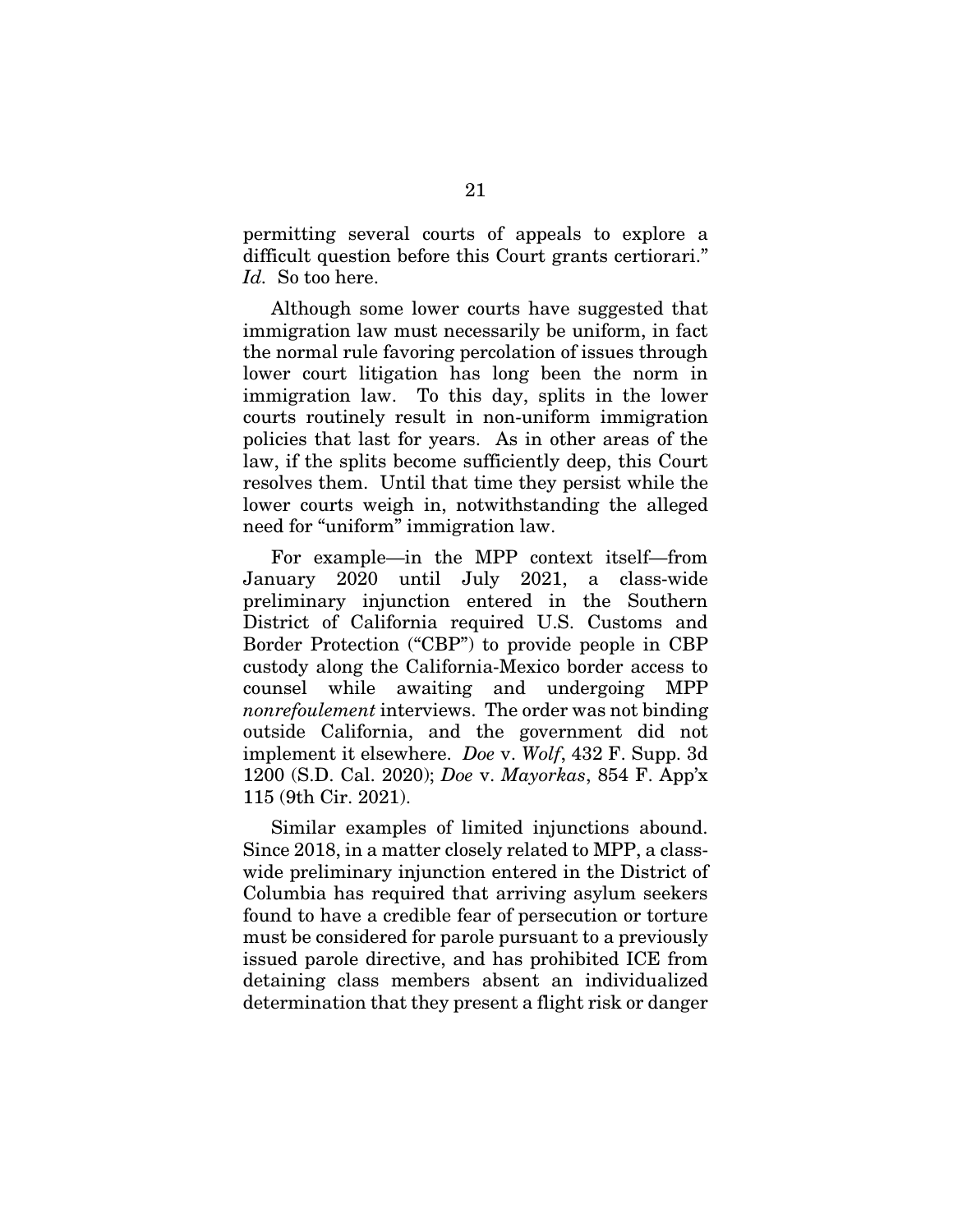to the community. *Damus* v. *Nielsen*, 313 F. Supp. 3d 317, 323 (D.D.C. 2018). But that injunction applies only to people in U.S. Immigration and Customs Enforcement ("ICE") custody in the jurisdiction of the Detroit, El Paso, Los Angeles, Newark, and Philadelphia field offices. *Id.* at 325.[7](#page-29-0)

b. It is of no moment here that the "Constitution requires 'an *uniform* Rule of Naturalization.'" *Texas*  v. *United States*, 809 F.3d at 187 (citing U.S. Const. art. I, § 8, cl. 4). MPP is not—and does not even relate to—a rule of naturalization. It governs whether individuals applying for asylum at the Southern border will be returned to Mexico or instead detained or paroled in the United States while their cases are pending. The same is true of the statutes upon which the district court relied in ordering the government to enforce MPP. See, e.g., 8 U.S.C. §§ 1225, 1229. None even remotely relate to naturalization. That constitutional provision is therefore irrelevant to the question of the scope of an injunction related to MPP.

<span id="page-29-0"></span> <sup>7</sup> There are *many* other examples of circuit splits that, for years, rendered important aspects of the immigration laws non-uniform until this Court resolved the split. For nearly ten years, circuits were split on whether a grant of Temporary Protected Status ("TPS") constitutes an "admission" for purposes of eligibility for adjustment of status, an issue of profound importance to several hundred thousand people and the orderly administration of the immigration laws. See *Sanchez* v. *Mayorkas*, 141 S. Ct. 1809, 1812 & n.3 (2021). In 2021, this Court resolved the split and held that a grant of TPS does not constitute an admission. *Id.* at 1815. See also *Jennings* v. *Rodriguez*, 138 S. Ct. 830 (2018) (partially resolving a more than five-year-old circuit split on whether thousands of individuals detained in ICE custody for prolonged periods could pursue release from detention before an immigration judge).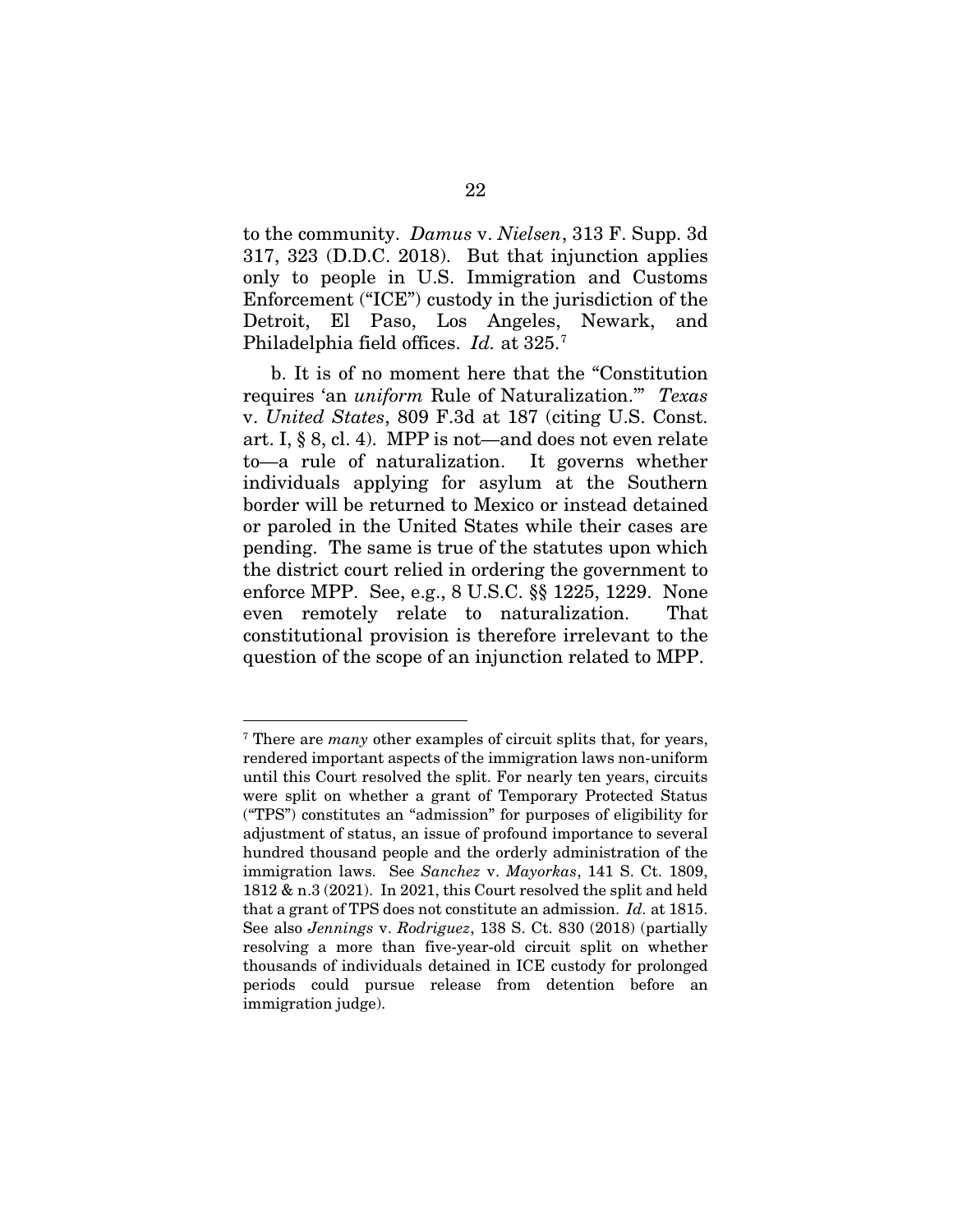Moreover, even if it were relevant, the naturalization rule's constitutional mandate "does not suggest that federal judges have no room to disagree with each other on the meaning of immigration law, or that the first court that addresses the meaning of a federal immigration statute has the power to control other courts' resolutions of that question." Frost*,* 93 N.Y.U. L. Rev. at 1103.

While policy uniformity is a valid factor informing the proper scope of injunctive relief, it is but one of many that courts should consider in weighing the equities and fashioning tailored relief. The district court's contrary logic would justify nationwide relief in any case involving immigration policy, regardless of the stakes or extent of injury. This Court should not sanction that extreme approach, which contravenes bedrock principles of equity that require "mould[ing] each decree to the necessities of the particular case," *Hecht*, 321 U.S. at 329.

4. The APA Does Not Mandate Nationwide Injunctions.

Likewise, the fact that this case features a claim under the APA does not axiomatically demand nationwide relief. This Court has never held that the phrase "shall . . . hold unlawful and set aside" in 5 U.S.C. § 706(a)(2) somehow mandates district courts to issue nationwide injunctions against the federal government in every case.

Nor should it. This Court has already suggested the APA does not mandate nationwide injunctions. In *Monsanto*, the Court explained that "no recourse to the additional and extraordinary relief of an injunction" was warranted for an APA violation where *"partial* or complete vacatur" was possible. *See* 561 U.S. at 165- 66 (emphasis added).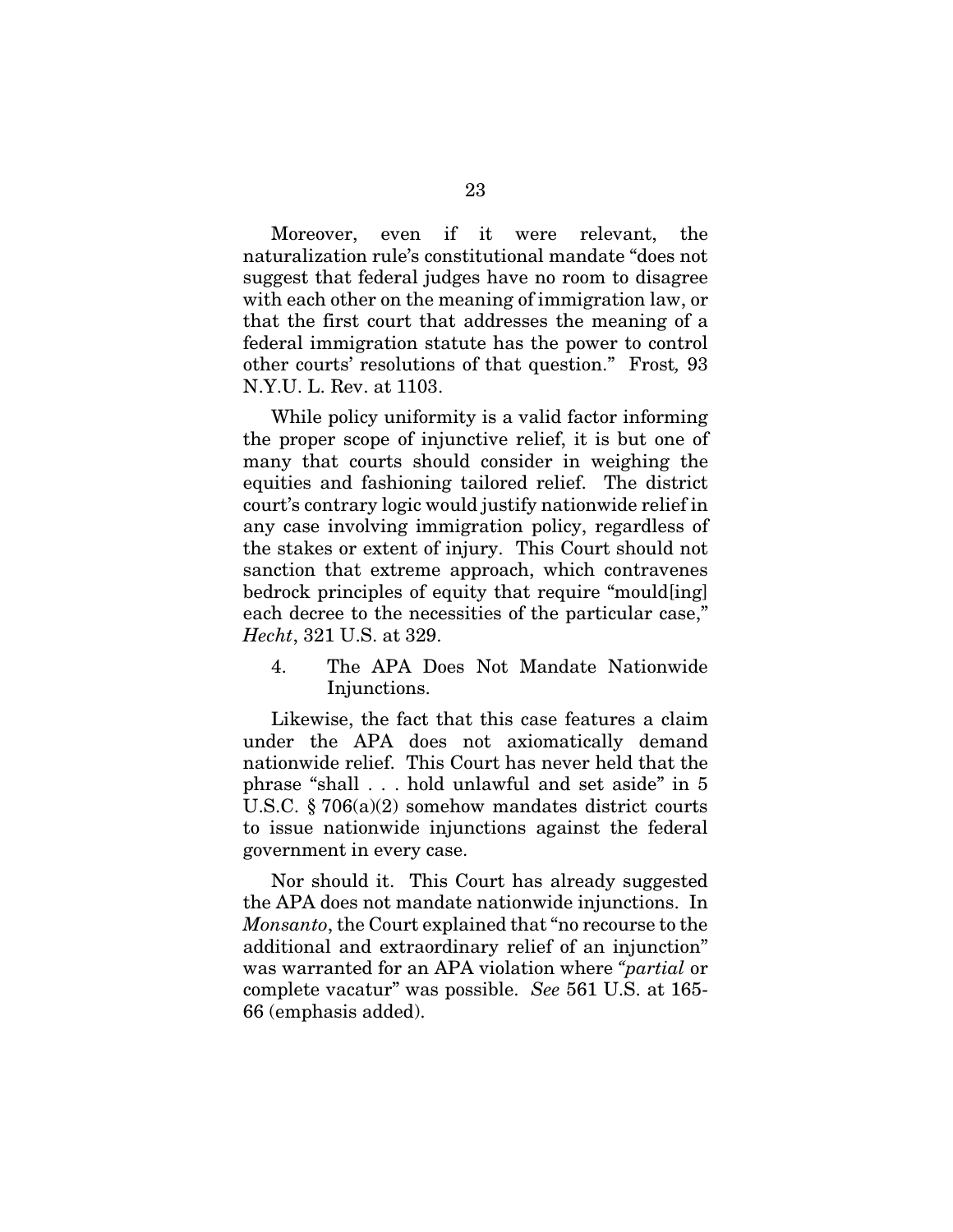Moreover, the APA does not displace traditional principles of equitable remedial discretion such that it *requires* nationwide injunctions anytime a court finds an agency action unlawful. In *Hecht*, this Court confronted an analogous situation in which a lower court interpreted the Emergency Price Control Act to require the issuance of an injunction once a violation was found. 321 U.S. at 321-22, 326. Emphasizing that "equity practice with a background of several hundred years of history" was distinguished by "[f]lexibility rather than rigidity," the Court declined to adopt the view that under all circumstances in which a violation is found, the court must issue an injunction, holding that "if Congress had intended to make such a drastic departure from the traditions of equity practice, an unequivocal statement of its purpose would have been made." *Id.* at 329. More recently, this Court recognized it "should not construe a statute to displace courts' traditional equitable authority absent the 'clearest command,' or an 'inescapable inference' to the contrary." *Miller* v. *French*, 530 U.S. 327, 340 (2000) (citations omitted); *see also Nken*, 556 U.S. at 433.

No such clear command or inescapable inference exists here. As a matter of plain text, Section 706's grant of authority to "set aside" an order says nothing about whether the court's ruling should govern the federal government's conduct as to nonparties, including nonparty States, some of whom oppose this lawsuit. And nothing in the legislative background of the APA's enactment supports the conclusion that the APA's "set aside" language requires mandatory nationwide injunctions in all APA cases. *See* Ronald M. Levin, *"Vacation" at Sea: Judicial Remedies and Equitable Discretion in Administrative Law*, 53 Duke L.J. 291, 313-14 (2003). Without a clear command to the contrary, the district court here retained equitable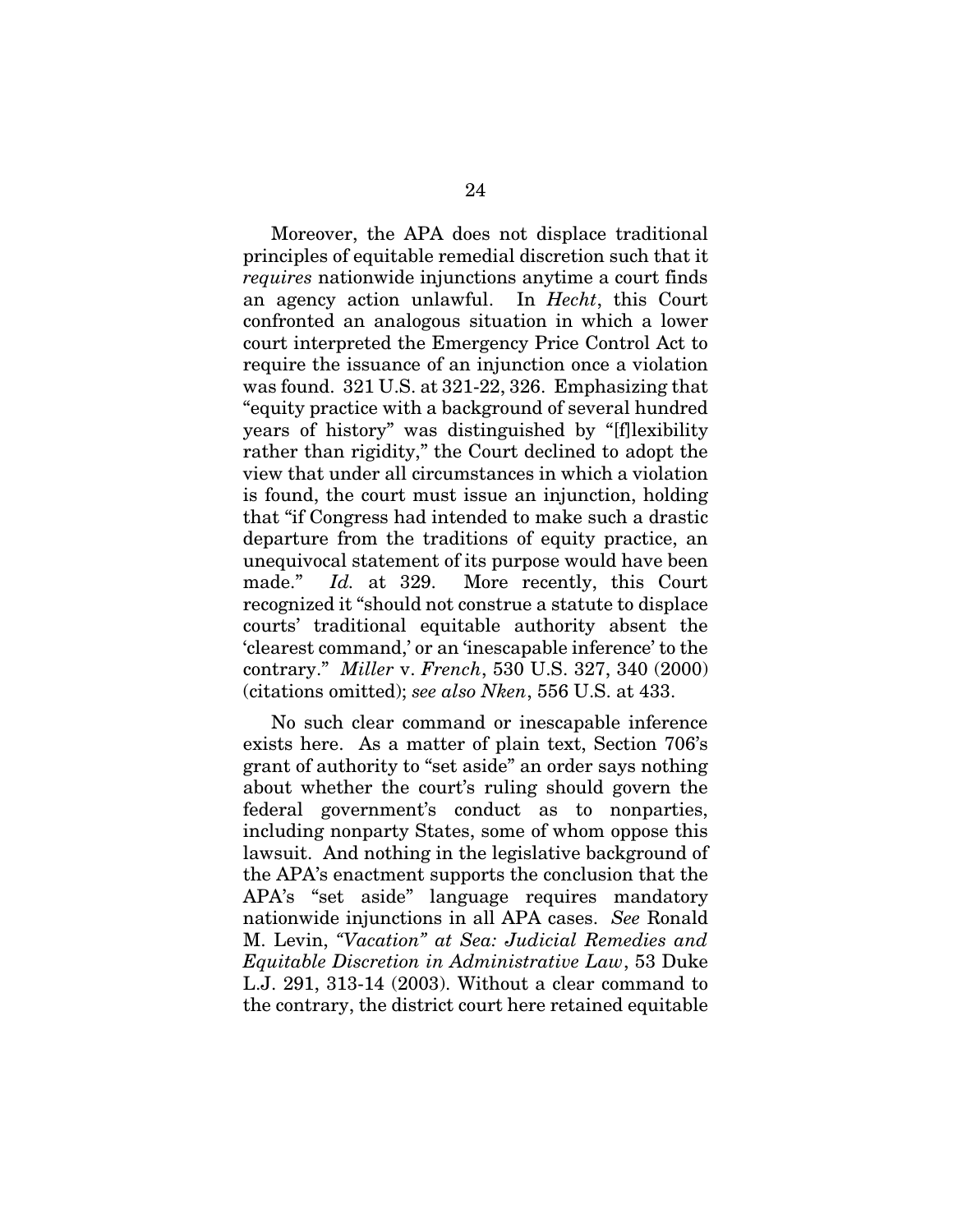authority to order a remedy that was appropriately tailored to the needs of this case; it was not required to issue a nationwide injunction simply because it granted relief under the APA.

### II. This Court Should Make Clear that No Nationwide Injunction Should Have Issued Here.

The district court here improperly issued—and the Fifth Circuit improperly affirmed—an injunction of nationwide scope without adequately balancing the equities or considering more tailored options. That remedial defect will remain even if this Court otherwise agrees with the opinion below on the merits. Thus, regardless of this Court's view of the substantive issues in this case, it should correct the lower courts' flawed approach to remedies.

### A. This Court Should Narrow the Injunction.

Even if this Court agrees with the district court and the Fifth Circuit on the merits, it should still address the panel's inability to justify nationwide relief by narrowing the injunction to order reimplementation of MPP only in Texas and Missouri.<sup>[8](#page-32-0)</sup>

After all, geographically limiting relief in this fashion is eminently practicable given MPP's history

<span id="page-32-0"></span> <sup>8</sup> Because Missouri is a party to this litigation (and the district court did consider its interests), concerns about the overbroad geographic scope of the injunction do not apply to that state. However, even assuming Missouri has made a showing of harm sufficient to justify its inclusion in the injunction, it is unclear what practical impact ordering the reimplementation of MPP in Respondent States would have within Missouri. MPP has only ever been implemented in states that share a land border with Mexico; MPP has never been implemented in Missouri.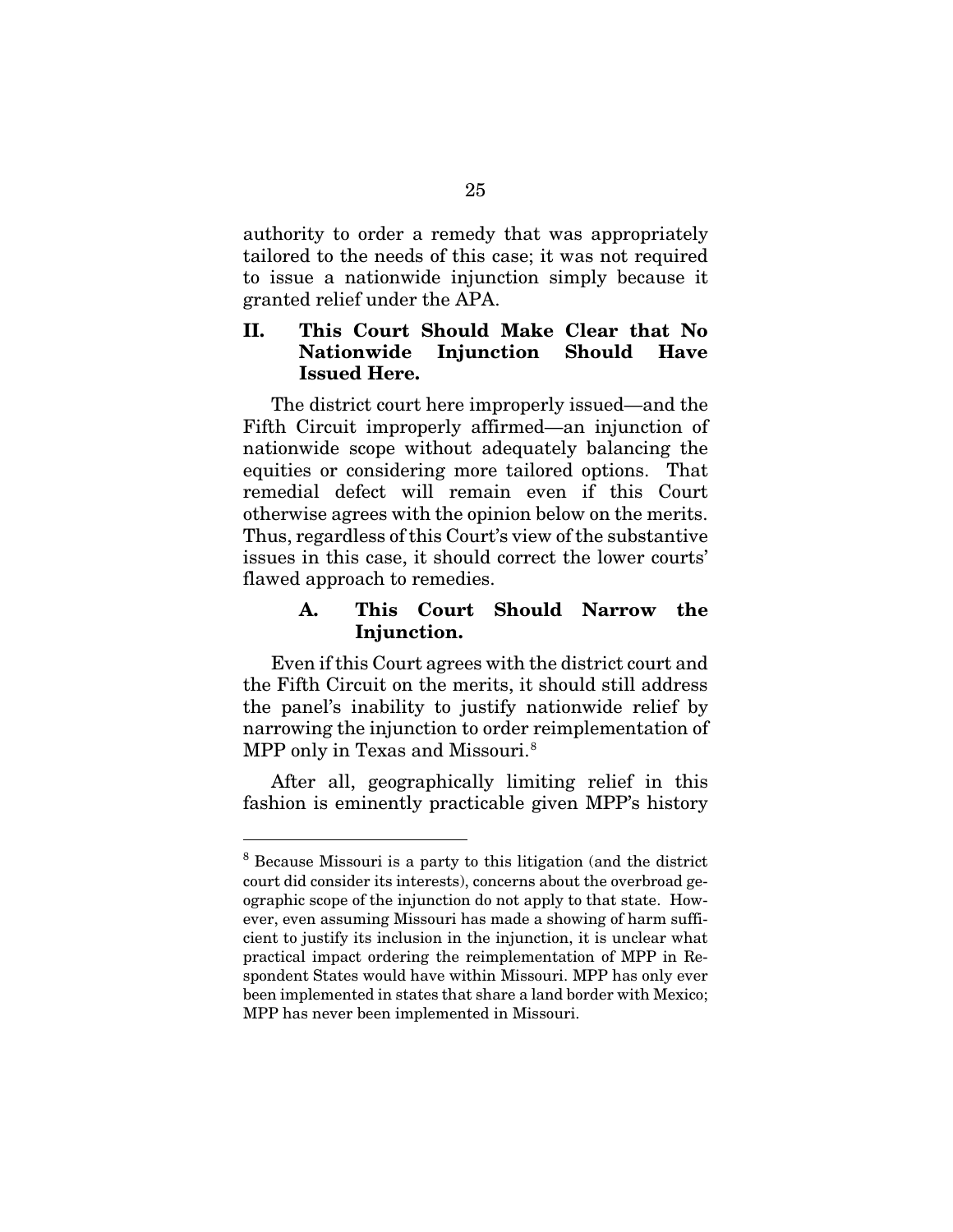of piecemeal implementation. And it would matter on the ground, even once this Court has ruled on the merits. If this Court agrees with the reasoning of the court below, it would, of course, be making nationwide precedent about MPP's rescission. In many cases, the fact that this Court sets nationwide precedent effectively moots any issue regarding the scope of any underlying injunction, thereby frustrating this Court's ability to set clear guidance regarding when lower courts should issue nationwide injunctions.

This is not such a case. Even if this Court agrees with Respondents' view of the merits, the geographic scope of the injunction will remain relevant because the opinion below did not entirely foreclose the government from terminating MPP. Rather, the court below offered two bases for its decision: first, that the administration's explanation was inadequate, *Texas* v. *Biden*, 20 F.4th at 998, and second, that federal law requires the government to implement MPP until such time as the federal government can construct adequate detention facilities for asylum seekers, *id*. Addressing either (or both) of those purported defects in the government's rescission of MPP will require further federal action.

The government—which has already formally attempted to end MPP twice—may very well try to do so again. If and when it does, the geographic scope of the present injunction will make a world of difference. If the injunction runs nationwide, the government may not be able to rescind MPP again *anywhere* without first pleading for modification of the injunction from the district court. That approach effectively empowers two states and a single district court with what amounts to pre-clearance authority whenever the government seeks to alter any aspect of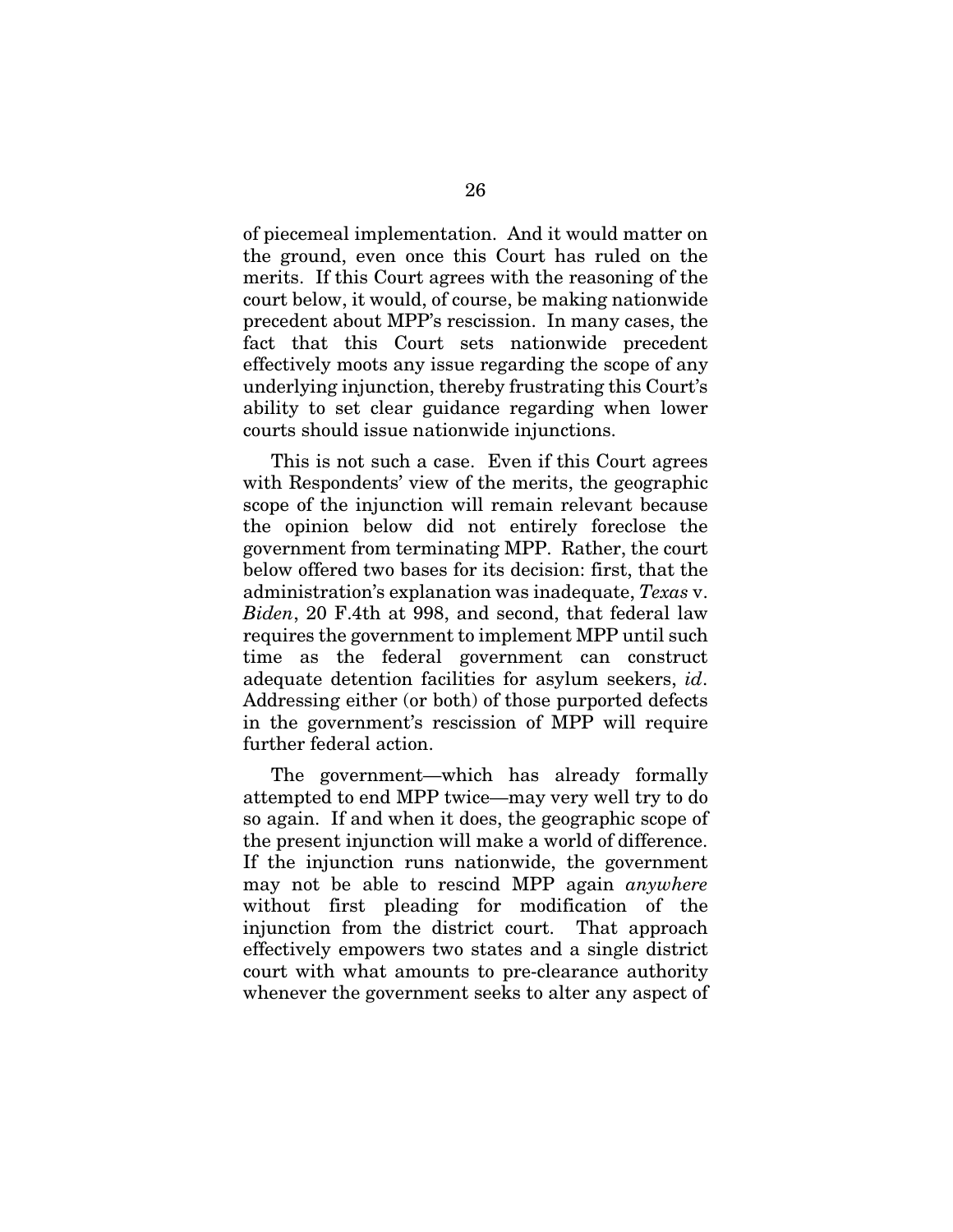MPP, despite the profoundly limited record on which the court issued this nationwide injunction.

In contrast, if this Court narrows the injunction to only Texas and Missouri, the federal government will be free to implement a rescission that complies with this Court's ruling in every other part of the Southern border—giving it the flexibility to begin rolling out critical policy imperatives without first seeking permission from a single district court judge.

The starting point matters, of course, for purposes of judicial management; letting the government make the first move preserves the possibility of percolation in the lower courts regarding the legality of its renewed rescission efforts, and avoids vesting undue power in the hands of one district court judge. It also matters for purposes of democratic legitimacy. It places the politically accountable and nationally representative Executive Branch—not two states and one judge—in the driver's seat for a decision of immense national importance and political salience.

## B. Modifying the Remedy Is Especially Important if This Court Agrees with Only One of the Opinion Below's Two Bases.

If this Court agrees with the opinion below on only one of the two bases it supplied for enjoining the government, then modifying or vacating the injunction will be all the more important. Injunctions should be proportionate to the legal infirmity that gives rise to the prevailing party's entitlement to relief. In "any equity case, the nature of the violation determines the scope of the remedy." *Milliken*, 418 U.S. at 738. The district court here issued a nationwide injunction based on a violation of *both* the APA and INA. And the Fifth Circuit likewise upheld the injunction on *both*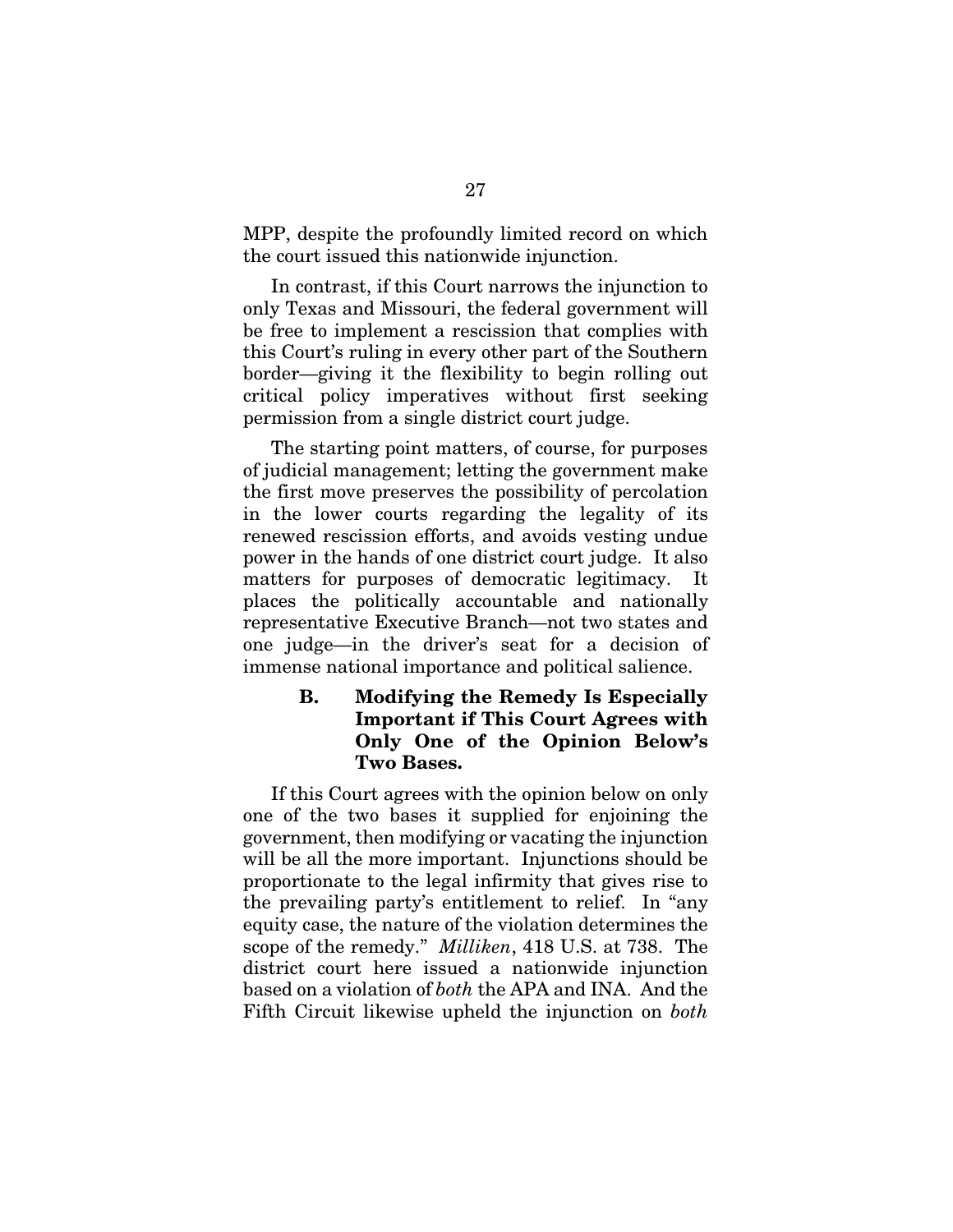grounds. If this Court agrees with only one of those two grounds, it should either narrow the injunction itself or remand to the lower courts to reconsider whether a nationwide injunction would be proportionate given the newly-altered equitable landscape.

#### C. Remand Without Vacatur Would Also Be Appropriate.

Alternatively, if this Court agrees with the lower courts on APA grounds, it could address the improper remedy issued here by ordering remand without vacatur. "[N]o recourse to the additional and extraordinary relief of an injunction [is] warranted" where "a less drastic remedy" like this one is available. *See Monsanto*, 561 U.S. at 165-66 (approving of complete or partial vacatur in an APA case). As the opinion below itself explained, "[r]emand without vacatur of [an] agency action is 'generally appropriate when there is at least a serious possibility that the agency will be able to substantiate its decision given an opportunity to do so.'" *Texas* v. *Biden*, 20 F.4th at 1000 (citation omitted). Although remand without vacatur should not be the default remedy for all violations of the APA, it would be appropriate here, where the government issued a new, more thorough explanation of its decision after the administrative record had been set. Under those unusual conditions, because the court of appeals was disinclined to consider the new, more detailed explanation on its own, ordering remand without vacatur is more appropriate than maintaining a particularly broad and invasive injunction based on an infirmity that the agency has already attempted to cure.